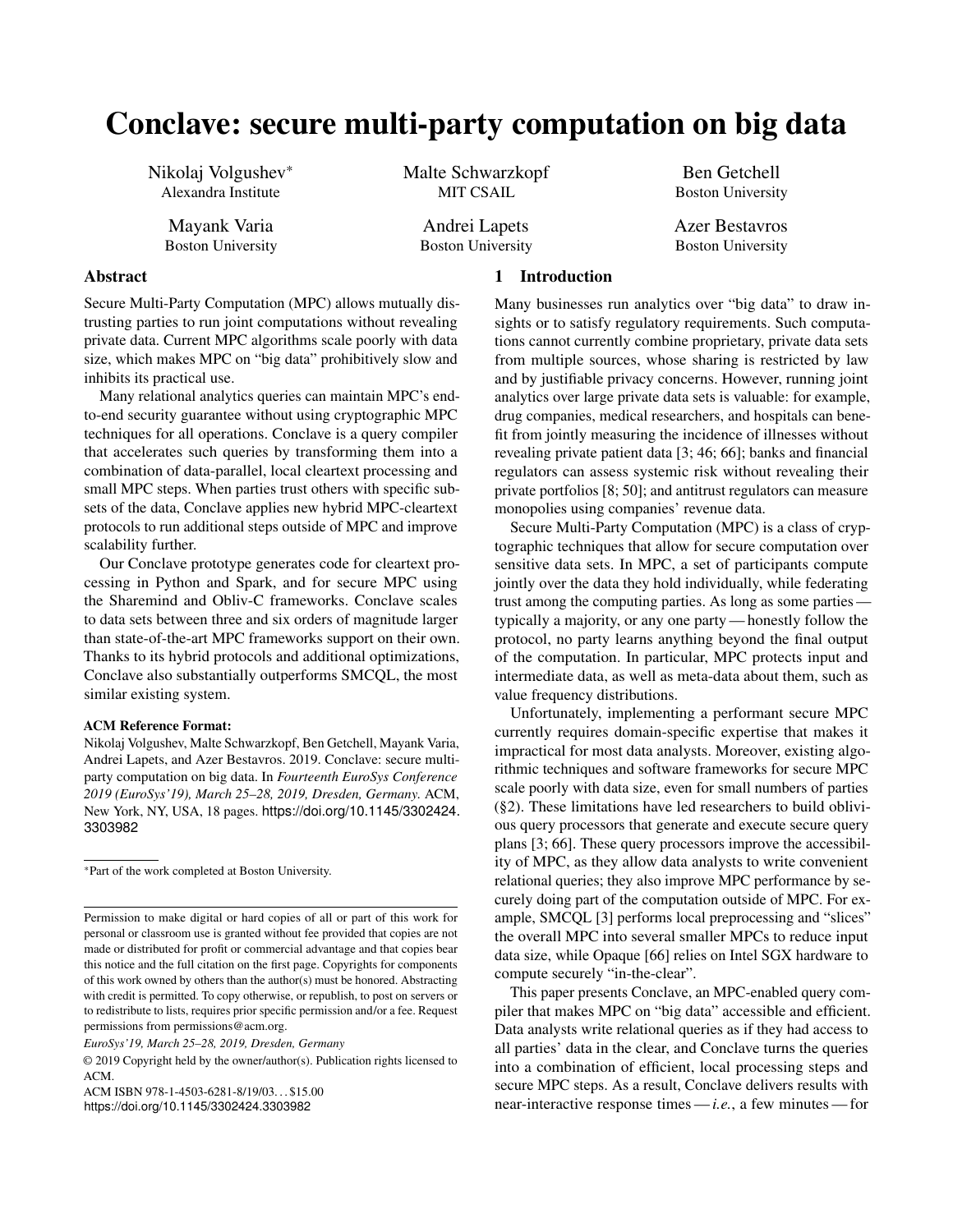input data several orders of magnitude larger than existing systems can support. Like prior systems [\[3;](#page-14-0) [46;](#page-16-0) [47\]](#page-16-2), Conclave is designed to withstand passive ("semi-honest") adversaries.

Three key ideas help Conclave scale. First, Conclave analyses the queries to apply transformations that reduce runtime without compromising security guarantees, even though they burden individual parties with extra local work. Second, Conclave uses optional, coarse-grained annotations on input relations to apply new, *hybrid protocols* that combine cleartext and MPC processing to gain further speedups especially for operations that are notoriously slow under MPC, such as joins and grouped aggregations. Third, Conclave generates code that combines scalable, insecure data-processing systems (*e.g.*, Spark [\[64\]](#page-16-3)) with secure, but slow, cross-party MPC systems (*e.g.*, Sharemind [\[12\]](#page-14-2) or Obliv-C [\[65\]](#page-17-2)).

Conclave's optimizations are largely complementary to those introduced by SMCQL [\[3\]](#page-14-0), the most similar related system. Conclave introduces new hybrid protocols that improve the efficiency of joins and aggregations over private key columns in a server-aided setting [\[38;](#page-15-0) [40\]](#page-15-1), as well as additional query transformations that speed up the MPC steps. Moreover, Conclave generates code for both garbled-circuit and secret-sharing MPC frameworks, as well as for dataparallel local processing systems. Secret-sharing MPC backends are better suited to the arithmetic operations prevalent in relational queries, and thus outperform SMCQL's garbledcircuit backend; data-parallel local processing allows Conclave to support larger inputs.

In summary, this paper makes four key contributions:

- 1. query analysis techniques that derive which parts of a relational query must be executed under MPC using only coarse-grained annotations ([§4,](#page-3-0) [§5.1\)](#page-5-0);
- 2. transformations that move expensive oblivious operations outside the MPC while preserving security guarantees ([§5.2,](#page-6-0) [§5.4\)](#page-8-0);
- 3. new hybrid MPC–cleartext protocols that improve performance of MPC joins and aggregations using existing partial trust between parties ([§5.3\)](#page-7-0); and
- 4. our Conclave prototype, which applies these ideas to generate efficient code for execution using Python, Spark [\[64\]](#page-16-3), Obliv-C [\[65\]](#page-17-2) and Sharemind [\[12\]](#page-14-2) ([§6\)](#page-9-0).

We measured the performance of our prototype using microbenchmarks and end-to-end analytics queries ([§7\)](#page-9-1). Even with minimal annotations on input relations and basic optimizations, Conclave scales queries to inputs orders of magnitude larger than existing MPC frameworks support on their own. When users annotate specific input columns, our new hybrid MPC–cleartext protocols speed up join and aggregation operators by 7× or more compared to execution in Sharemind [\[12\]](#page-14-2), a fast, commercial MPC framework. Compared to SMCQL, Conclave's extra optimizations help scale a medical research query to orders of magnitude larger inputs with comparable security guarantees.

Nevertheless, our prototype has some limitations. It defends only against passive adversaries, though Conclave's approach of minimizing MPC is compatible with stronger threat models. While our prototype reimplements some of SMCQL's techniques for fair comparison, it does not support all; an ideal system would combine the two systems' techniques. Finally, our prototype supports only the Obliv-C and Sharemind MPC frameworks, which limit MPC steps to two or three parties, but adding support for further frameworks requires only modest effort.

#### <span id="page-1-0"></span>2 Motivation and background

MPC jointly executes an agreed-upon computation across several parties' private data without a trusted party. MPC has served purposes from detecting VAT tax fraud by analyzing business transactions [\[10\]](#page-14-3), to setting sugar beet prices via auction [\[13\]](#page-14-4), relating graduation rates to employment [\[11\]](#page-14-5), and evaluating the gender pay gap across businesses [\[7\]](#page-14-6). These applications all compute on hundreds to thousands of records, but many useful computations on large data that might benefit from MPC are currently infeasible.

## <span id="page-1-1"></span>2.1 Use cases for MPC on "big data"

We sketch two example applications of MPC that would be worthwhile if MPC could run efficiently on large data.

Credit card regulation. A government regulator (in the U.S., the OCC [\[59\]](#page-16-4)) who oversees consumer credit reporting agencies (in the U.S., *e.g.*, TransUnion) may wish to estimate the average credit score by geographic area (*e.g.*, ZIP code). The government regulator holds the social security numbers (SSNs) and census ZIP code of potential card holders; credit reporting agencies, by contrast, have the SSNs of card holders, their credit lines, and their credit ratings. By law, the government regulator cannot share the residence information. Likewise, credit reporting agencies cannot share raw portfolios for fear of leaking information to competitors through carelessness or compromise, so MPC is needed. The input to this query is large: there are over 450M SSNs [\[60\]](#page-16-5) and 167M credit cards [\[57\]](#page-16-6) currently issued in the U.S.

Market concentration. Competition law requires governments to regulate markets to prevent oligopolies or monopolies. Regulators often use the Herfindahl-Hirschman Index (HHI) — the sum of squared market shares of companies active in a marketplace — to decide whether scrutiny is warranted [\[58,](#page-16-7) §5.3]. Public revenue data is coarse-grained, and the market shares of privately-held companies are difficult to obtain. For example, airport transfers in New York City constitute a marketplace, for which an effective HHI considers *only* the revenue derived from airport transfers in the market shares. Airport transfers made up 3.5% of 175M annual NYC yellow cab trips in 2014; many trips were serviced by other vehicle-for-hire (VFH) companies [\[48\]](#page-16-8). While the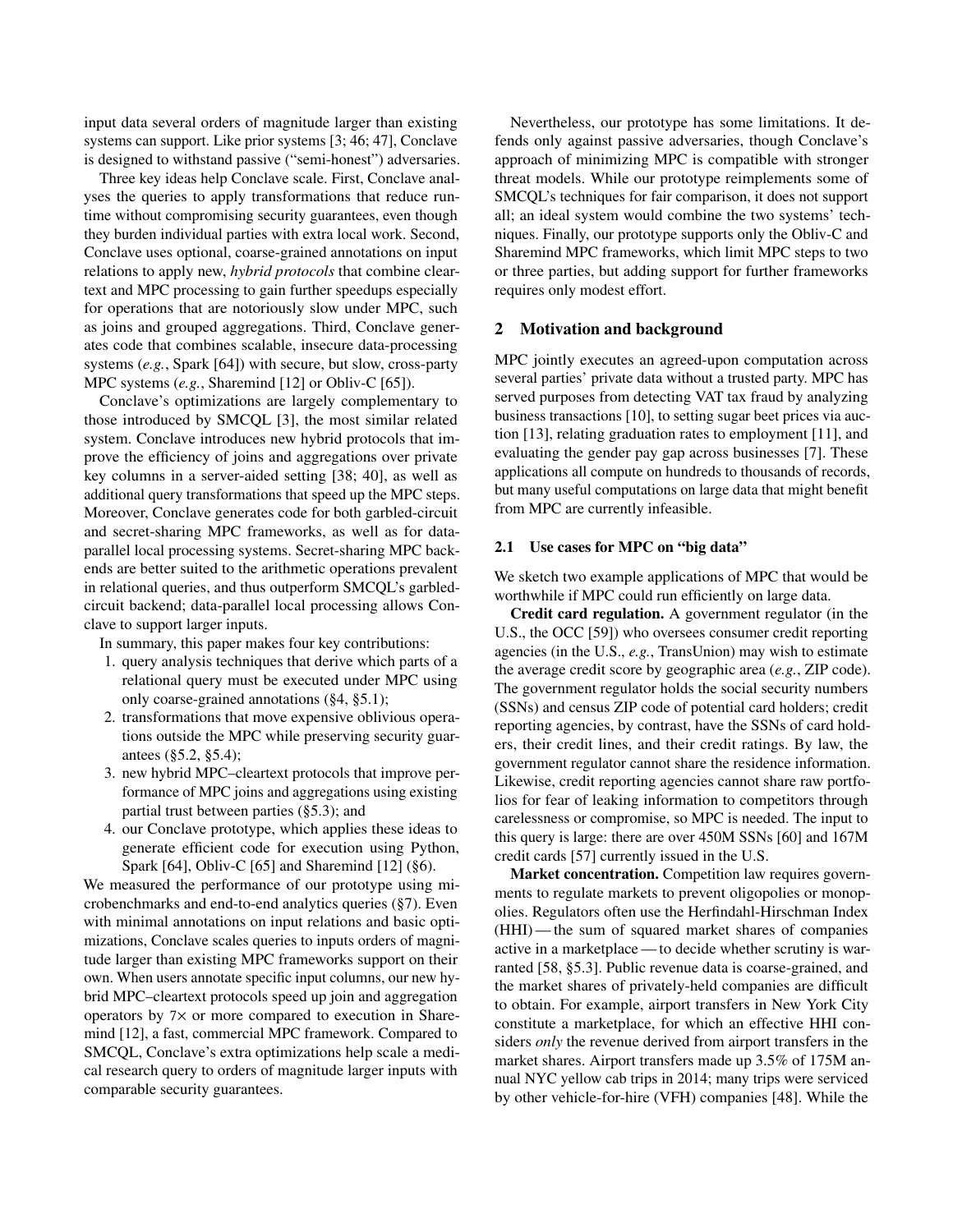<span id="page-2-0"></span>

Figure 1. Existing MPC frameworks only scale to small data sets for common relational operators, *e.g.*, aggregations and joins. By contrast, Spark runs these operators on tens of millions of records in seconds (note the log-scale x-axis).

HHI computation inputs are small (a single number per company), computing them requires filtering and aggregating over millions of trip records that companies keep private.

## 2.2 Security guarantees

MPC guarantees the *privacy* of a computation's input and intermediate data. Specifically, MPC reveals no more about each party's input data than can be inferred from the final, publicly revealed output of the computation. MPC also guarantees *correctness* of the output revealed to each party, and can provide *integrity* properties [\[43\]](#page-16-9).

MPC provides these guarantees under a specific model of its adversary (*i.e.*, dishonest participant). Commonly, the adversary is presumed to be *passive*, respecting the protocol but trying to learn other participants' data (the "semi-honest" model), or *actively malicious*, deviating from the protocol's rules to expose private data or compromise the integrity of outputs. Generic techniques for information-theoretically secure MPC require an honest majority [\[6;](#page-14-7) [52\]](#page-16-10) whereas techniques that leverage computational assumptions only require a single honest party (an "anytrust" model) [\[28;](#page-15-2) [62\]](#page-16-11). Relaxing security guarantees makes MPC faster: honest (super-)majority techniques perform better than anytrust ones [\[1;](#page-14-8) [12;](#page-14-2) [24\]](#page-15-3), and a passive adversary can be withstood with at least 7× lower overhead than an actively malicious adversary [\[2\]](#page-14-9).

#### <span id="page-2-1"></span>2.3 MPC techniques and scalability

Two MPC techniques dominate today: garbled circuits and secret sharing. Cryptographers have made efforts to scale these to many *parties* [\[15;](#page-14-10) [17](#page-14-11)[–19\]](#page-14-12), but scalability to *large data* remains a challenge. In this work, we focus on scaling to large data sizes, and assume a fixed, small number of parties.

In garbled circuits [\[62\]](#page-16-11), one party encrypts each input bit to create a "wire label". Then, it converts the computation into a circuit of binary gates, each expressed as a "garbled truth table" comprising a few ciphertexts. A single evaluator party receives the circuit and the encrypted wire labels for all input bits. At each gate, the evaluator combines the inputs to produce an encrypted output using the garbled truth table. Garbled circuits require no communication between parties during evaluation, but their state is far larger than the input

data (*e.g.*, 80–128× for typical security parameters), which makes processing of large data impractical.

Secret sharing [\[55\]](#page-16-12), by contrast, splits each sensitive input (*i.e.*, each integer, rather than each bit) into "secret shares", which in combination yield the original data. In a common encoding, secret shares cancel out into the cleartext value when added together. Each computing party works on one secret share; additions happen locally and without communication, but multiplications require interaction before or during the evaluation [\[4–](#page-14-13)[6\]](#page-14-7). Secret sharing only multiplies state size by the number of shares, but the communication (*i.e.*, network I/O) during computation limits scalability. Batching communication helps reduce overheads, but a multiplication still requires sending at least one bit between parties [\[1\]](#page-14-8).

Scalability in practice. Figure [1](#page-2-0) compares the performance of three relational operators in MPC frameworks based on secret-sharing (Sharemind [\[12\]](#page-14-2)) and garbled-circuits (Obliv-C [\[65\]](#page-17-2)) to insecure plaintext execution. Each experiment inputs random integers and runs a single operator. The MPC frameworks run with two (Obliv-C) or three (Sharemind) parties, who in aggregate contribute the record count on the  $log$ -scale x-axis; insecure computation runs a single Spark job on the combined inputs. MPC scales poorly for aggregations (Figure [1a\)](#page-2-0) and joins (Figure [1b\)](#page-2-0). These operators require communication in secret sharing, and Obliv-C's state grows fast (*e.g.*, the join runs out of memory at 30k records). Even a projection (Figure [1c\)](#page-2-0), which requires only a single pass over the input and no communication, fails to scale in practice. Again, Obliv-C's circuit state growth limits its performance (it runs out of memory at 300k records), and Sharemind takes over 10 minutes beyond 3M input records (≈37 MB) due to overheads of secret-sharing and in its storage layer. Thus, MPC in practice only scales to a few thousand input records.

These results are consistent with prior studies: Sharemind takes 200s to sort 16,000 elements [\[36\]](#page-15-4), and DJoin takes an hour to join 15,000 records [\[46\]](#page-16-0). Current MPC systems therefore seem unlikely to scale to even moderate-sized data sets. In particular, the poor performance of joins and aggregations is concerning: more than 60% of privacy-sensitive analytics queries use joins, and over 34% contain aggregations [\[35,](#page-15-5)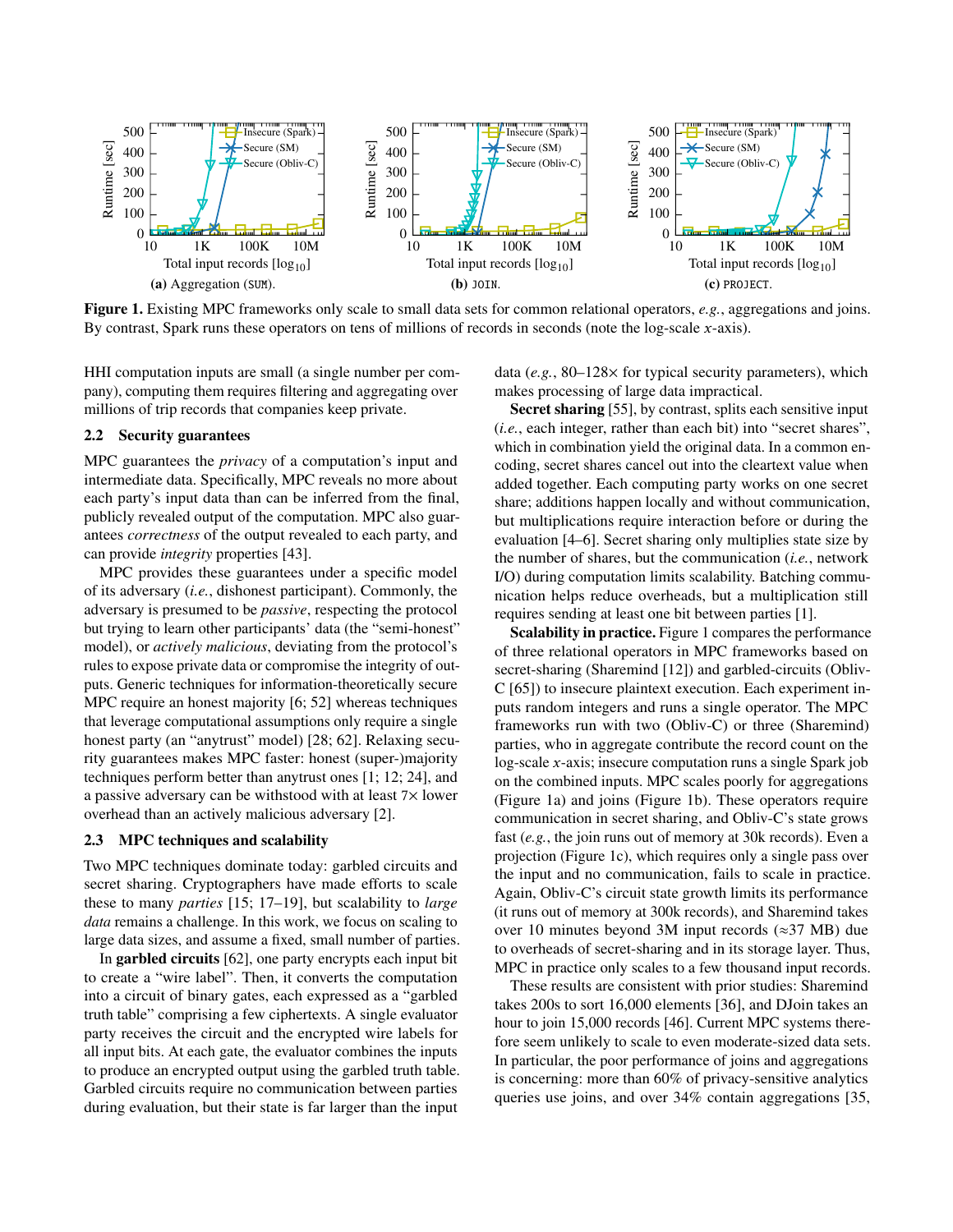§2]. Short of new cryptographic techniques, the only way run MPCs on large data may therefore be to *avoid* using its cryptographic techniques unless absolutely necessary.

# 3 Conclave overview

Conclave builds on the insight that the end-to-end security guarantees of MPC often hold even if parts of a query run outside MPC. Intuitively, for example, any operation computed using only a party's local inputs and publicly available data can run outside MPC, as can any operation that applies only reversible operations and reveals their result.

Conclave's guiding principle is *to do as little as possible and as much as necessary under MPC*: in other words, Conclave minimizes the computation under MPC until no further reduction is possible. This helps scale MPC to large data by using cheaper algorithms, local computation, and data-parallel processing systems for crucial parts of the query.

## 3.1 Threat model

Like many practical MPC systems, Conclave focuses on withstanding a passive, semi-honest adversary. The adversary can observe all network communication during execution of the protocol, and can also statically (*i.e.*, before the protocol begins) choose to compromise some parties to view data stored in their local file system and memory. Because the adversary can monitor the computation's control flow and memory access patterns, the MPC must use *oblivious* operations that avoid data-dependent control flow and hide access patterns. Yet, all parties — including compromised ones — faithfully execute the MPC protocol and submit valid input data.

In this paper, we restrict our attention to semi-honest security. In our extended technical report [\[61\]](#page-16-13), we also sketch how Conclave can be extended to provide security against malicious adversaries.

## 3.2 Security guarantees and assumptions

Conclave is a query compiler that generates code for execution in external MPC systems ("backends"). Consequently, Conclave inherits the security guarantees and assumptions of the MPC backend used, but must also uphold them. In particular, Conclave hides all private data processed, along with meta-data such as value frequencies. Conclave provides these guarantees against the same threshold of colluding adversarial parties that its MPC backend can tolerate.

Consistent with MPC literature, Conclave treats the sizes of all *input relations* as public, and hides the sizes of intermediate relations processed under MPC. However, after Conclave rewrites a query to move operations out of MPC, the sizes of inputs to the remaining MPC may differ from the original input sizes. Depending on the query, this may leak information. Conclave's rewrites are safe if the sizes of the new MPC input relations are data-independent. For data-dependent sizes, Conclave only proceeds with a rewrite if all affected parties have authorized it, choosing a slower query plan otherwise.

```
import conclave as cc
2 pA, pB, pC = cc. Party("mpc.ftc.gov"), \
3 cc.Party("mpc.a.com"), cc.Party("mpc.b.cash")
4 demo_schema = [Column("ssn", cc.INT, trust=[]),5 Column("zip", cc.INT, trust=[])]
6 demographics = cc.newTable(demo_schema, at=pA)
7 # banks trust the regulator to compute on SSNs
8 bank_schema = [Column("ssn", cc.INT, trust=[pA]),9 Column("score", cc.INT, trust=[])]
10 scores1 = cc.newTable(bank_schema, at=pB)
11 scores2 = cc.newTable(bank_schema, at=pC)
12 scores = cc.concat([scores1, scores2])
13 # query to compute average credit score by ZIP
14 joined = demographics.join(scores, left=["ssn"],
15 right=["ssn"])
16 by_zip = joined.aggregate("count", cc.COUNT,
17 group=["zip"])
18 total_sc = joined.aggregate("total", cc.SUM,
19 group=["zip"])
20 avg\_scores = \setminus21 total_sc.join(by_zip, left=["zip"], right=["zip"])
22 divide("avg_score", "total", by="count")
23 # regulator gets the average credit score by ZIP
24 avg_scores.writeToCSV(to=[pA])
```
Listing 1. Credit card regulation query in Conclave's LINQstyle frontend with input relations locations (lines 6, 10–11), and an optional trust annotation (line 8).

Additionally, Conclave provides *hybrid protocols* that provide parties with the option to trade some security for better performance. These hybrid protocols outsource work for cleartext processing at a chosen party, and selectively reveal some data to it. Conclave applies such value-leaking rewrites *only* if parties supply explicit input annotations and Conclave can derive an authorization.

Hybrid protocols essentially create a "server-aided" setting [\[38;](#page-15-0) [40\]](#page-15-1) with leakage: the aiding *selectively-trusted party* (STP) catalyzes the MPC by performing otherwise expensive operations outside of MPC's cryptographic guarantees. Only a single STP can exist in a Conclave execution; all other participants are *regular parties*. Which party takes on the role of an STP depends on the specific trust assumptions of a given deployment; one of the data contributors may act as an STP, but it may also be a party without inputs whose sole role is to assist the MPC. Conclave retains MPC's security guarantees against any adversary who compromises the STP alone or a subset of regular parties that the MPC backend can withstand. Conclave makes no guarantees against an adversary who compromises both regular parties and the STP.

# <span id="page-3-0"></span>4 Specifying Conclave queries

Conclave compiles a relational query into executable code. It is similar to plaintext-only big data query compilers (*e.g.*, Hive [\[56\]](#page-16-14), Pig [\[49\]](#page-16-15), or Scope [\[16\]](#page-14-14)) and "workflow managers", like Apache Oozie [\[33\]](#page-15-6) or Musketeer [\[26\]](#page-15-7). Like these systems, Conclave transforms the query into a directed acyclic graph (DAG) of relational operators, and it executes this DAG on one or more backend systems. Unlike prior query compilers,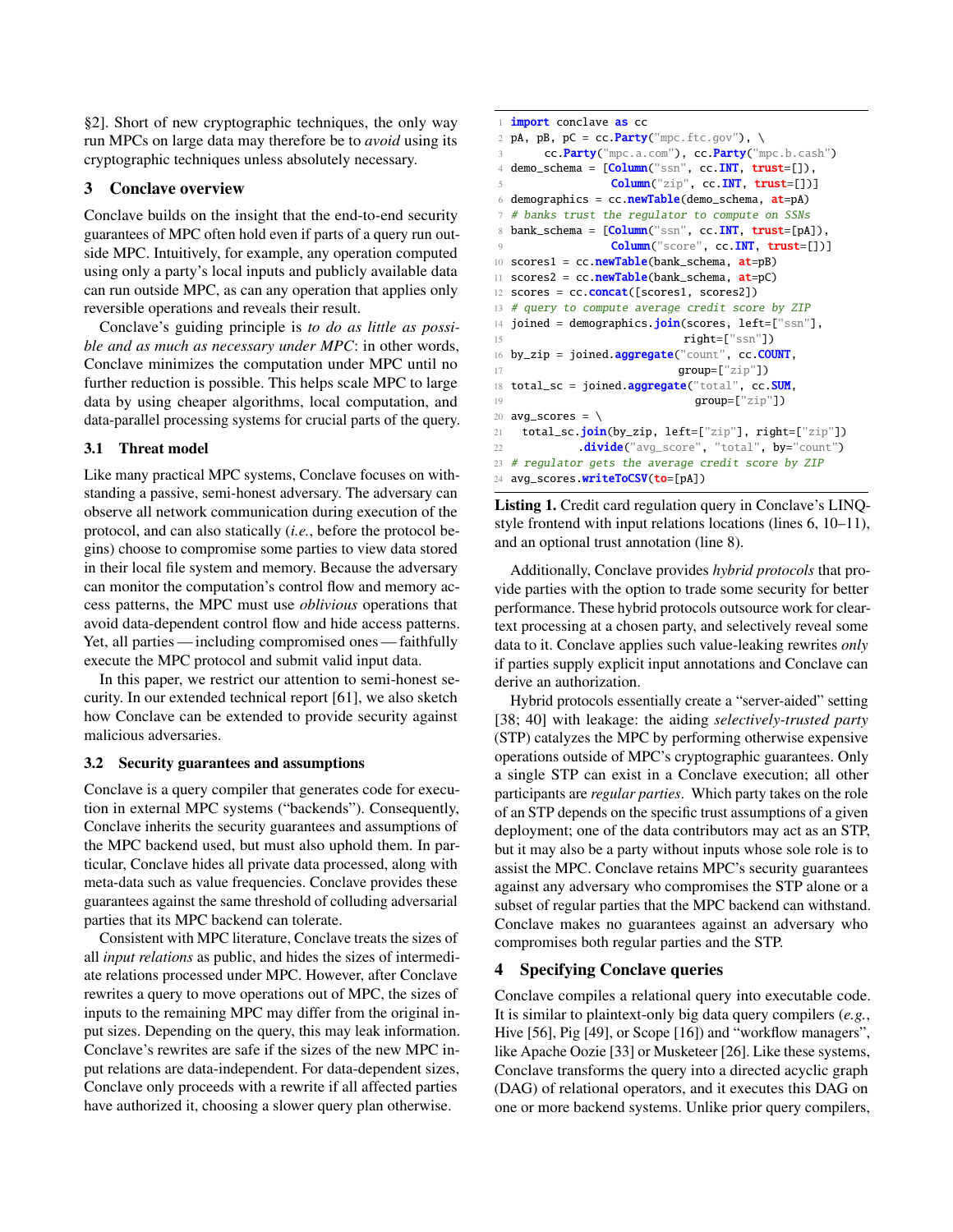```
1 import conclave as co
2 pA, pB, pC = cc. Party("mpc.a.com"), \
3 cc.Party("mpc.b.com"), cc.Party("mpc.c.org")
4 # 3 parties each contribute inputs with same schema
5 schema = [Column("companyID", cc.INT, trust=[]),6 # \dots7 Column ("price", cc. INT, trust=[])]
8 inputA = cc<b>.newTable</b>(schema, <b>at</b>=pA)9 inputB = cc.newTable(schema, at=pB)
10 inputC = cc<b>.newTable</b>(schema, <b>at</b>=pC)11 # create multi-party input relation
12 taxi_data = cc.concat([inputA, inputB, inputC])
13 # relational query
14 rev = taxi_data.project(["companyID", "price"])
15 .aggregate("local_rev", cc.SUM,
16 group=["companyID"], over="price")
17 project([0, "local_rev"])
18 market_size = rev.aggregate("total_rev", cc.SUM,
19 over="local_rev")
20 share = rev.join(market_size, left=["companyID"],
21 right=["companyID"])
22 divide("m_share", "local_rev",
23 by="total_rev")
24 hhi = share.multiply(share, "ms_squared", "m_share")
25 aggregate("hhi", cc.SUM, on="ms_squared")
26 # finally, party A gets the resulting HHI value
27 hhi.writeToCSV(to=[pA])
```
Listing 2. Market concentration query in Conclave's LINQstyle frontend. Note the owner annotations on the input tables (lines 8–10) and the final result (line 27).

Conclave's query rewrite rules must preserve MPC's security guarantees while aiming to improve performance.

#### 4.1 Assumptions

Conclave assumes that analysts write relational queries using SQL or LINQ [\[45\]](#page-16-16), that parties agree via out-of-band mechanisms on the query to run, and that all parties faithfully execute the protocol. Parties locally store input data with the schema expected by the query. Each party runs *(i)* a local Conclave agent that communicates with the other parties and manages local and MPC jobs, *(ii)* a local MPC endpoint (*e.g.*, an Obliv-C or Sharemind node), all on private infrastructure and *(iii)* optionally, a parallel data processing system (*e.g.*, Spark). Absent a parallel data processing system, Conclave runs local computation in sequential Python.

## 4.2 Query specification

Conclave queries can be written in any way that compiles to a directed acyclic graph (DAG) of operators. Listings [1](#page-3-1) and [2](#page-4-0) show the credit ratings and market concentration queries from [§2.1](#page-1-1) in a DryadLINQ-like language [\[63\]](#page-16-17).

Even though the input data to a Conclave query is distributed across multiple parties, Conclave largely abstracts this fact away from analysts. Instead, the analysts specify the query's core as though it was a relational query on a single database stored at a trusted party (lines 14–22 of Listing [1](#page-3-1) and lines 14–25 of Listing [2\)](#page-4-0).

The only difference to a simple query is that each input relation has an "owner", *viz.*, the party storing it, supplied via an at annotation (lines 6–11 and 5–10). This information helps Conclave both locate the data and derive where operations combine data across parties. By combining per-party input relations using a duplicate-preserving set union operator (concat, lines 12 and 12), analysts can create compound relations across parties and use them in the query. In addition to inputs, analysts also annotate each output relation with one or more recipient parties (to). These parties receive the cleartext result of executing the query (lines 24 and 27).

Conclave's high-level, declarative query specification contrasts with existing MPC frameworks, which usually provide Turing-complete languages (*e.g.*, SecreC [\[34\]](#page-15-8) or Obliv-C [\[65\]](#page-17-2)). Such interfaces are expressive, but are often unfamiliar to data analysts and require fine-grained security annotations of intermediate variables.

#### <span id="page-4-1"></span>4.3 Optional trust annotations

In addition to mandatory input locations, Conclave also supports optional, light-weight *trust annotations* that help it apply further optimizations. These annotations specify parties who are authorized to learn values in specific input schema columns in the clear to compute more efficiently on them.

The intuition behind trust annotations is that the sensitivity of data within a relation often varies by column. Consider a relation that holds information about a company's branches: it may have public address and zip columns (as this information is readily available from public sources), but privately-owned columns manager or turnover. Other columns may be private, but the owning party might be happy to reveal them to a specific *selectively-trusted party* (STP), such as a government regulator. For example, in the credit card regulation query (Listing [1\)](#page-3-1), the government regulator already holds demographic information organized by SSN, and the credit card companies may be willing to reveal the SSNs of their customers to the regulator (though not to the other parties, who are competitors). Hence, the parties agree to make the regulator an STP for the ssn column of the credit card companies' customer relations (see Listing [1,](#page-3-1) line 8). Such selective revealing of columns helps Conclave avoid, or shrink, expensive MPC steps and substantially improves performance.

A trust annotation associates a column definition with a *trust set* of one or more parties. Any party in the trust set can be an STP for computing on the annotated column. This party may obtain the cleartext data for this column and combine it locally and in the clear — with public columns, other columns with an overlapping trust set, and columns it privately owns. A party storing an input relation is implicitly in the trust set for all its columns, as are recipients of an output relation. Finally, a public column has all parties in its trust set.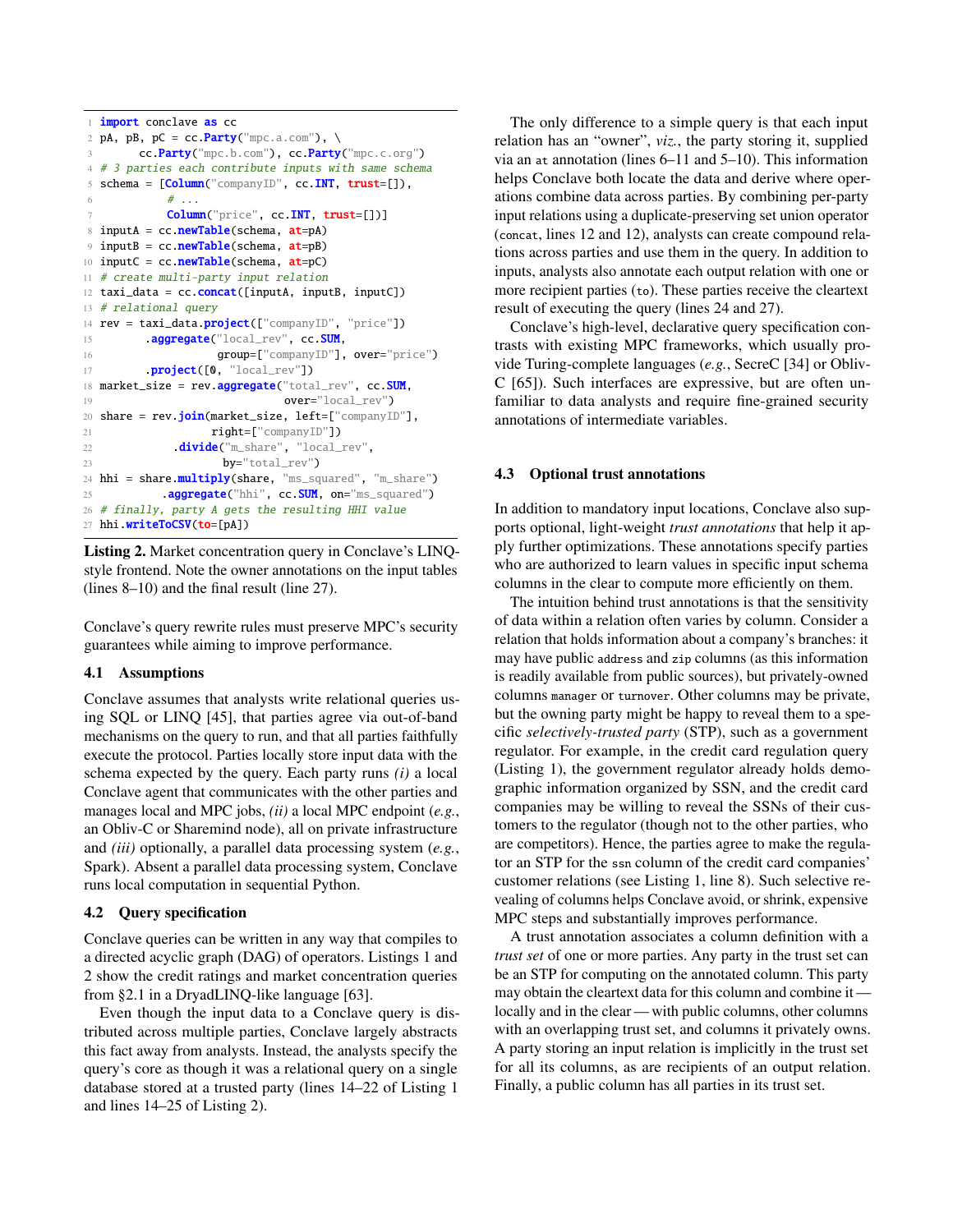<span id="page-5-1"></span>

Figure 2. Conclave minimizes the work under MPC by: *(i)* pushing the MPC frontier down and locally preprocessing where possible; *(ii)* pushing the MPC frontier up from the outputs, processing reversible operators in the clear at the receiving party; and *(iii)* inserting special "hybrid" operators that implement efficient hybrid MPC-cleartext protocols. In this example, the rightmost party (C, blue) contributes data and also acts as a selectively-trusted party for the hybrid join operator.

## 5 Query compilation

The annotations on input and output relations enable Conclave to determine which parts of the query DAG must run under MPC. Conclave automates this reasoning to free data analysts from manual labor and to avoid subtle mistakes. Its goal is to execute as many operators as possible outside of MPC, and to reduce data volume processed under MPC where possible, while maintaining MPC's security guarantees. To achieve this, Conclave applies a combination of static analysis, query rewriting transformations, and partitioning heuristics.

Conclave compiles a query in six stages (partly illustrated in Figure [2\)](#page-5-1); all parties run these stages deterministically.

- 1. Conclave starts with a query plan consisting of a single, large MPC. First, it propagates input relation locations to intermediate relations to determine where data crosses party boundaries ([§5.1\)](#page-5-0).
- 2. Using this information, Conclave then rewrites the query into an equivalent query with fewer operators under MPC. This results in a DAG with a clique of inner operators under MPC, and with efficient cleartext operators at the roots and leaves ([§5.2\)](#page-6-0).
- 3. Conclave then propagates the trust annotations from input relations through the DAG, and combines them according to inference rules in order to determine when parts of operators can run outside MPC.
- 4. Subsequently, and propagated trust annotations permitting, Conclave splits the monolithic inner MPC into several smaller MPCs and local steps by adding hybrid protocol operators in place of operators that can run partially outside MPC ([§5.3\)](#page-7-0).
- 5. Conclave further minimizes the use of expensive oblivious sub-protocols, such as sorts, by moving these operations into local processing or replacing them with cheaper equivalents if possible ([§5.4\)](#page-8-0).

6. Finally, Conclave partitions the query by splitting the DAG at each transition between local and MPC operations, generates code for the resulting sub-DAGs, and executes them on the respective backends.

Note that all transformations that Conclave applies do improve end-to-end query runtime, but they do *not* strictly reduce the overall work. In fact, some transformations create *additional* local processing work for parties, or they reduce the efficiency of local cleartext processing in exchange for doing less work under MPC. For example, a join between an intermediate relation and a public relation (*e.g.*, a relation mapping ZIP codes to geolocations) might process fewer records if it runs late in the query (*e.g.*, after filters and aggregations). Conventional query optimizers would apply filters before joins, but this may force the join into MPC, which is much slower than a local join of the input data against the public relation. Hence, doing the join several times (once per party) and against more rows actually speeds up the query.

## <span id="page-5-0"></span>5.1 Propagating annotations

The input and output relation annotations give Conclave information about the roots and leaves of the DAG. Conclave propagates this information through the DAG in two passes, which infer the execution constraints on its operators.

The first pass propagates input locations down the DAG in a topological order traversal, and propagates output locations back up the graph in a reverse topological order traversal. For each intermediate operator, the propagation derives the *owner* of its result relation. A party "owns" a relation if it can derive it locally given only its own data. Input and output relations are owned by the parties that store them.

Relation ownership propagates along edges according to inference rules. The output of a unary (*i.e.*, single-input) operator inherits the ownership of its input relation directly. The owner of the output relation of a multi-input operator depends on ownership of its input relations. If all input relations have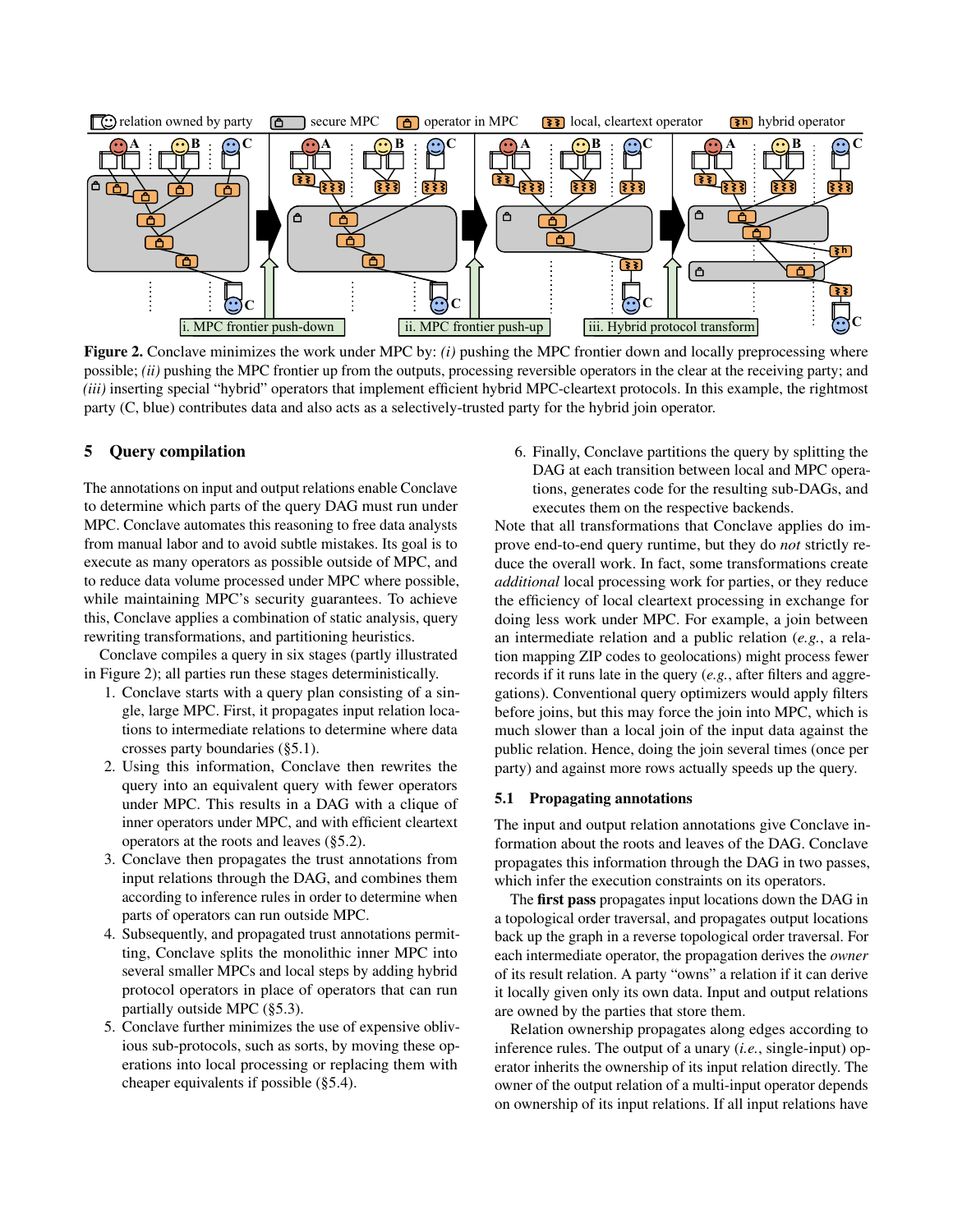the same owner, that owner propagates to the output relation; if they have different owners, the output relation has no owner. This process captures the fact that no single party can compute output that combines different parties' data. Operators with output relations that lack an owner *must* run under MPC.

In a second pass, Conclave determines the trust set (cf. [§4.3\)](#page-4-1) for each intermediate relation's columns. A party is "trusted" with an intermediate result column if it is entrusted with enough input data in order to calculate that column in the clear. Propagating this notion of trust enables Conclave to use hybrid protocols to compute intermediate relations, while ensuring that no more information is leaked than was explicitly authorized via the parties' trust annotations on their input schema. Columns within the same relation may have different trust sets, because knowing one column of a relation does not imply the ability to calculate any other columns.

The trust set for each input column is defined by the trust annotation. Conclave propagates these trust annotations down the DAG in topological order. For each result column  $c$  of each operator o, Conclave determines which of o's operand columns contribute toward the calculation of c. Conclave sets the trust set of c as the intersection of trust sets of these operand columns. The dependencies between operand and result columns are defined by operator semantics in two ways. First, a result column depends on all operand columns that directly contribute rows to it. For example, the first result column of a concat depends on the first column of each concatenated relation, since its rows are derived from those operand columns. Second, a result column depends on all operand columns that affect how its rows are combined, filtered, or reordered. For example, the computed column of a sum depends both on the column aggregated over *and* the group-by columns, since the group-by columns determine how the aggregated column rows are combined. Likewise, all result columns of a join depend on the join key columns, which determine whether a row is part of the output. Conclave encodes column dependencies for all operator types it supports.

This propagation algorithm helps Conclave maintain an important security invariant: Conclave only reveals a column to a party if the column can be derived from input columns that the party is authorized to learn. We use this guarantee to ensure that Conclave's use of hybrid protocols is safe.

#### <span id="page-6-0"></span>5.2 Finding the MPC frontier

Conclave starts planning the query with the entire DAG in a single, large MPC. It then pulls operators that can run on local cleartext data out of MPC, and splits other operators into local preprocessing operators and a smaller MPC step. These transformations push the *MPC frontier* —*i.e.*, the boundary between MPC operators and local cleartext operators — deeper into the DAG, where a clique of operators remains under MPC. The transformations have little to no impact on the cryptographic security guaranteed by Conclave's backend.

MPC frontier push-down. Starting from the input relations, Conclave pushes the MPC frontier down the DAG as far as possible while preserving correctness and security. After the ownership propagation pass, each relation is either *(i)* a *singleton relation* with a unique owner; or *(ii)* a *partitioned relation* without an owner. In a partitioned relation, multiple parties hold a subset (*i.e.*, partition) of the relation. Conclave traverses the DAG from each singleton input relation and pulls operators out of MPC until it encounters an operator with a partitioned output, which it must process under MPC.

Queries often combine inputs from multiple parties into a single, partitioned relation via a concat operator. This creates a "virtual" input relation that contains data from all parties (*e.g.*, scores on line 12 of Listing [1,](#page-3-1) and taxi\_data on line 12 of Listing [2\)](#page-4-0). While convenient, this forces Conclave to enter MPC early, since the output of a concat operator is a partitioned relation. To avoid this, Conclave pushes concat operators down past any operators that are distributive over input partitions: *i.e.*, for operator op and relations  $R_{pA}$  to  $R_{pN}$ owned by *pA* to *pN*,

$$
\operatorname{op}(R_{pA} \mid \dots \mid R_{pN}) \equiv \operatorname{op}(R_{pA}) \mid \dots \mid \operatorname{op}(R_{pN}).
$$

For example, the projection over taxi\_data in the market concentration query (Listing [2,](#page-4-0) line 13) is distributive, as applying it locally to inputA, inputB, and inputC produces the same result and leaks no more information than running it under MPC. Consequently, Conclave can push the MPC frontier further down.

Other operators, however, do not trivially distribute over the inputs of a concat. For example, to split an aggregation that groups a partitioned relation by key, Conclave adds perparty aggregations over singleton relations, followed by a secondary aggregation. This transformation may have security implications, which we discuss at the end of this section. While the secondary aggregation must remain under MPC, Conclave can pull the local preaggregations out of MPC and significantly reduce the MPC's input data size. Moreover, Conclave can push the operator clique of concat and the secondary aggregation (which now forms the MPC frontier) past other distributive operators. In the market concentration query, Conclave pushes the MPC frontier to right above the market\_size relation (Line 17, Listing [2\)](#page-4-0), at which point the data amount to only few integers per party.

MPC frontier push-up. In certain cases, Conclave can also push the MPC boundary up from the output relations (*i.e.*, the DAG's leaves). Some relational operators are *reversible*, *i.e.*, given their output, it is possible to reconstruct the input without additional information. For example, multiplication of column values by a fixed non-zero scalar has this property. For a reversible operator, the output of the operation fundamentally *leaks* its input, and hence it need not run under MPC. Instead, Conclave reveals the reversible operator's input relation to the final recipients for local cleartext multiplication, even if the input has a different owner.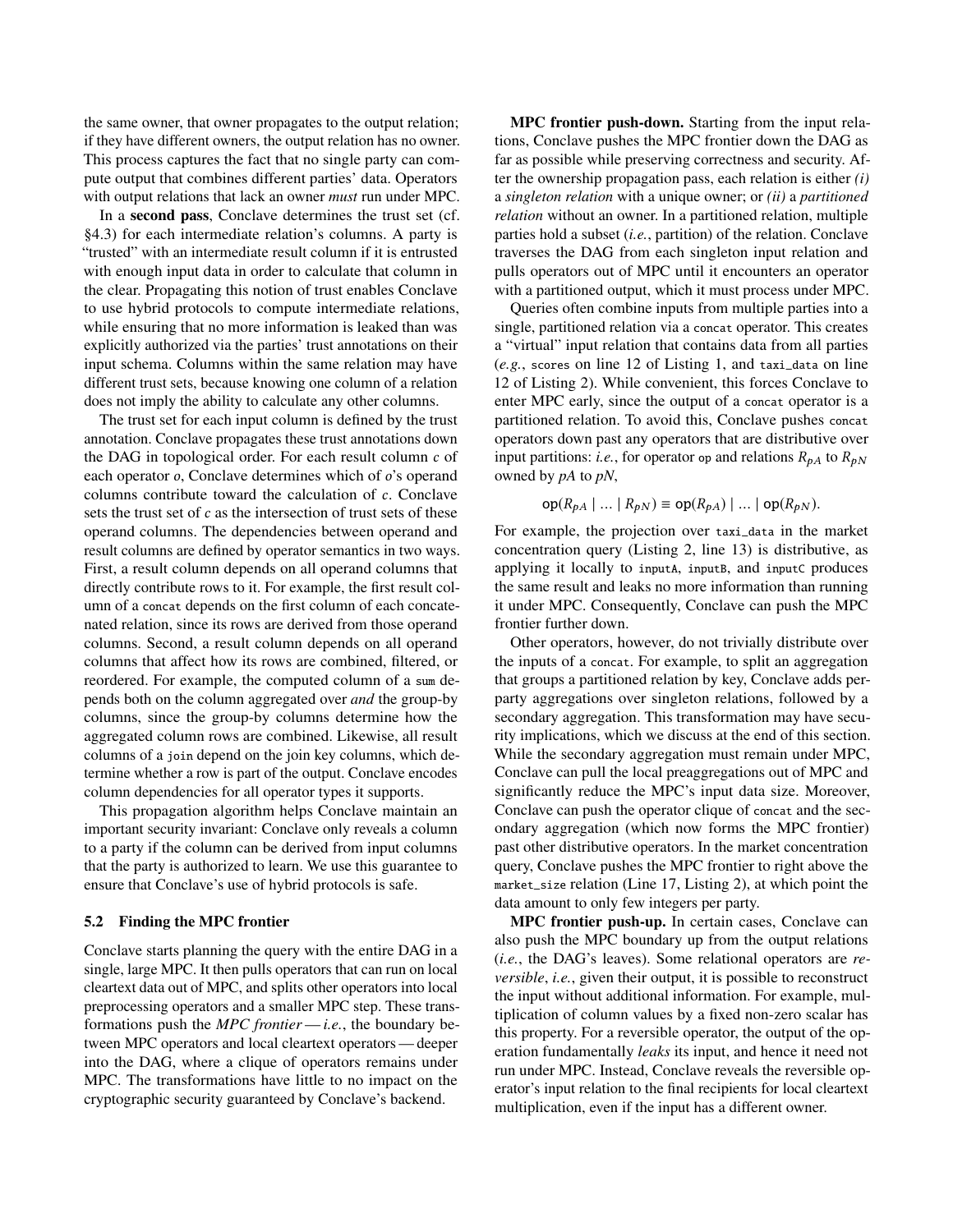Conclave's MPC push-up pass starts at output relations and lifts the MPC frontier through reversible operators. Key examples are arithmetic operations and reordering projections; additionally, while aggregations are generally not reversible, special cases are. If count occurs as a leaf operator, then it inherently reveals the group-by key frequencies, and Conclave can rewrite it to an MPC projection and a cleartext count. The projection removes all columns apart from the group-by columns (under MPC), and the recipients count the keys in the clear. As projections are more scalable under MPC than aggregations ([§2.3\)](#page-2-1), this improves performance.

Security implications. Conclave's push-down and pushup query transformations can affect security guarantees. Without any transformations (*i.e.*, if the entire query remains within the MPC frontier), Conclave directly inherits the security guarantees provided by its MPC backend. Conclave's push-up operations have no impact on security because they are reversible, and thus the input to the operator is simulatable from its output. However, push-downs do have a security implication: they change the lengths of inputs to the MPC backend. For instance, splitting an aggregation into a local step and an MPC step (even as part of a "secondary aggregation" as described above) results in the parties learning the count of distinct group-by column values contributed by each party, as opposed to the total number of records per party. For this reason, Conclave requires the consent of parties to make any push-down transformations that result in data-dependent cardinalities at the input to secure MPC.

In the appendix, we formally prove that the leaked input length information is the only security implication of Conclave's MPC frontier changes (see Theorem [A.1\)](#page-12-0).

#### <span id="page-7-0"></span>5.3 Hybrid operators

In this rewrite pass, Conclave splits work-intensive operators, such as joins and aggregations, into *hybrid operators*. Hybrid operators outsource expensive portions of an operator to a selectively-trusted party (STP) by revealing some input columns to the STP. Hybrid operator execution thus involves local computation at the STP and MPC steps across all parties. Conclave *only* applies this transformation if the query's trust annotations relax input columns' privacy constraints.

In the context of hybrid operators, a party is either the STP, or a regular, untrusted party. Conclave exposes the plaintext *values* of some columns to the STP, and the size of the result (*i.e.*, row count) to all parties; otherwise, it maintains full MPC guarantees for these columns towards the untrusted parties, and towards all parties for all other columns.

Conclave currently supports three hybrid operators: a *hybrid join*, a *public join*, and a *hybrid aggregation*.

Hybrid join. Conclave can transform a regular MPC join into a hybrid join if the key columns of *both* sides of the join have intersecting trust sets, *i.e.*, they share an STP. This STP learns the key columns on *both* sides of the join and computes, in the clear, which keys match. The STP hence determines

which rows in the secret-shared relations are in the join result without learning any other column values.

The protocol proceeds as follows (Figure [3\)](#page-8-1):

- 1. The parties obliviously shuffle the input relations under MPC (lines 1–2 of Figure [3\)](#page-8-1).
- <span id="page-7-1"></span>2. The parties project away all columns other than the join key columns, and reveal the resulting key-column-only relations to the STP (lines 3 and 5).
- 3. For each key-column relation, the STP enumerates the rows (lines 4 and 6). The enumeration assigns a unique identifier to each input row, which Conclave later uses to link the joined results back to rows in the secretshared, shuffled input relations still protected by MPC.
- 4. The STP performs a cleartext join on the enumerated key-column relations (line 7). This produces a set of rows that each contain the join key and two unique row identifiers for the left and right rows joined.
- <span id="page-7-2"></span>5. The STP projects the row identifier columns for the left and right relations into two new relations and secretshares these to the untrusted parties (lines 8–11).
- 6. Back under MPC, the parties perform an oblivious indexing protocol (the select operator) akin to the one by Laud [\[42\]](#page-16-18) for each shuffled input relation (lines 12 and 13). Given a set of secret indexes, the indexing protocol obliviously selects the rows at the corresponding positions from a relation. Using the index relations and shuffled inputs, the parties select the left and right rows comprising the result, producing two relations left\_rows and right\_rows.
- <span id="page-7-3"></span>7. The parties concatenate the two relations column-wise and obliviously reshuffle the result (lines 14–16).

The hybrid join gives an asymptotic improvement over a standard MPC join: the oblivious indexing protocol in Step 6 requires  $\mathcal{O}((n + m) \log(n + m))$  non-linear operations, where  $n$  is the input size and  $m$  the result size, whereas an MPC join requires  $\mathcal{O}(n^2)$  non-linear operations (but assumes no STP).<br>**Public join** Conclave can use the public join operator is

Public join. Conclave can use the public join operator if the join key columns of *both* sides of an MPC join are public. This is the case if both columns' trust annotations include all parties, and hence *any* party may learn the key column values (though not other column values). The public join proceeds exactly as the hybrid join but without the oblivious indexing and shuffle steps: the parties send the join key columns to a randomly selected party; the party enumerates and joins the rows, and finally sends the joined index relation to all parties, who compute the joined result. Even though some MPC frameworks have built-in cleartext processing capabilities, Conclave uses this approach since it allows the use of a data-parallel framework (*e.g.*, Spark) for local work.

Hybrid aggregation. Conclave can transform an MPC aggregation into a hybrid aggregation if the trust set on the group-by column contains an STP.

Conclave's hybrid aggregation protocol adapts the sortingbased MPC protocol by Jónsson *et al.* [\[36\]](#page-15-4). In the original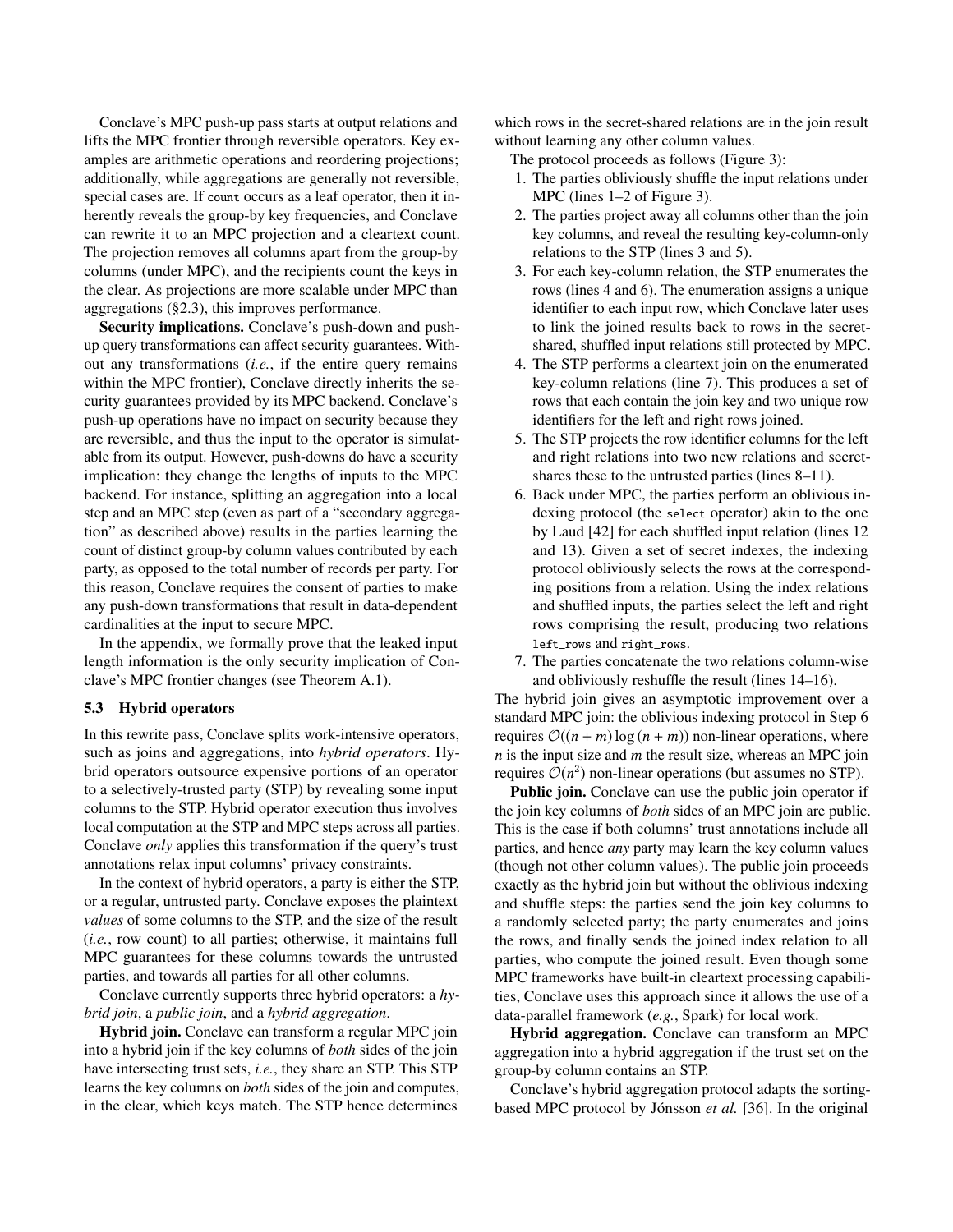|          | <b>MPC</b><br>1 left shuffle()<br>2 right.shuffle()<br>3 left_keys = left.project([left_key_col])<br>5 right_keys = right.project([right_key_col])                                                            | revealTo(STP)<br>revealTo(STP) | <b>STP</b> (in cleartext)<br>4 left. enumerate() #[a, 0], [b, 1],                                                                                                                                                     |
|----------|---------------------------------------------------------------------------------------------------------------------------------------------------------------------------------------------------------------|--------------------------------|-----------------------------------------------------------------------------------------------------------------------------------------------------------------------------------------------------------------------|
| 11       | 9 left indexes<br>right_indexes $\leftarrow$                                                                                                                                                                  | inputToMPC<br>inputToMPC       | 6 right. <b>enumerate</b> () $#[c, 0]$ , $[a, 1]$ ,<br>7 joined = left. $\overline{\text{join}}(\text{right})$ #[a, 0, 1]<br>8 joined.project([left_idx]) $\#[0], \ldots$<br>10 ioined.project([right_idx]) $\#[1]$ , |
| 13<br>15 | 12 left rows = left $select(left$ indexes)<br>$right\_rows = right select(right_indexes)$<br>14 for $(l, r)$ in (left_rows, right_rows):<br>$joined.append(1-concat(r))$<br>16 <b>return</b> joined shuffle() |                                |                                                                                                                                                                                                                       |

<span id="page-8-1"></span>def hybridJoin(left: Relation, right: Relation, left\_key\_col: Column, right\_key\_col: Column, STP: Party):

Figure 3. For the hybrid join, Conclave augments MPC with local computation to speed up execution. The protocol performs oblivious shuffles (lines 1–2) followed by a cleartext enumeration, a join, and a projection (lines 4–10) outside MPC (at the STP), and finishes with inexpensive oblivious indexing to reconstruct the join result under MPC (lines 12–16). The revealTo and inputToMPC operations move data in and out of MPC; revealTo reveals secret data to a specific party, while inputToMPC inputs a local dataset into MPC, for instance via secret-sharing.

protocol, the parties arrange the rows into key-groups by sorting on the key, obliviously accumulate the aggregate for each key-group into its last entry, and discard the other entries. In the hybrid version, the STP can perform the sort in the clear and assist the other parties in the accumulation step. It proceeds as follows:

- <span id="page-8-2"></span>1. The parties obliviously shuffle the input and reveal the shuffled group-by column to the STP. We refer to the entries in the group-by column as *keys*.
- 2. Locally, the STP enumerates the revealed keys, producing a relation with a key column and an index column. The STP sorts the relation on the key column. This groups together all rows with equal keys, and creates a mapping for each row in the sorted relation to its original position via the indexes.
- 3. The STP scans over the relation and computes an *equality flag* for each row that indicates whether the keys for this row and the previous row are equal.
- 4. The STP projects away the key column from the sorted relation, leaving only the indexes. The STP sends the indexes to the other parties *in the clear*.
- <span id="page-8-3"></span>5. The STP secret-shares the equality flags.
- 6. Using the plain-text ordering information, the untrusted parties reorder the rows of the shuffled relation so that the rows are sorted by group-by column values.
- 7. Under MPC, the parties scan over the result. For each entry, they obliviously aggregate the previous value into the current if the corresponding secret equality flag is one. This accumulates the aggregate for each key group into the group's last entry. At each entry, the parties also store the secret equality flag for the last comparison; the flag is set unless the entry is the last one in the group.
- <span id="page-8-4"></span>8. The parties shuffle the result and reveal the equality flags; they discard all entries with the flag set.

The hybrid aggregation improves asymptotically over the regular MPC protocol: the oblivious sorting step of the original protocol requires  $O(n \log^2 n)$  oblivious comparisons; in con-<br>trast, the bybrid aggregation performs the sort in the clear and trast, the hybrid aggregation performs the sort in the clear and only needs an oblivious shuffle which can be realized with  $O(n \log n)$  multiplications. However, the hybrid aggregation leaks the size of the result to all untrusted parties.

Security implications. Conclave's hybrid operators introduce two new types of leakage: the STP learns authorized columns and all parties (regular and STP) observe the cardinalities of inputs and outputs to the hybrid relation. Conclave only uses hybrid operators if it can derive appropriate authorizations for this leakage from input column annotations.

In the appendix, we prove that, modulo this leakage, Conclave continues to achieve MPC's simulation-based security guarantee when using hybrid operators (Theorem [A.3\)](#page-13-0). At a high level, we prove this by partitioning the computation into three distinct MPC stages — before, during, and after the hybrid operator — using the fact that simulation-based security definitions provide sequential composition. We show that the leakage stated above makes the view of the STP simple to simulate and has little impact on Conclave's security against a coalition of regular parties.

## <span id="page-8-0"></span>5.4 Reducing oblivious operations

Conclave's relational operator implementations rely on MPC "sub-protocols" such as oblivious sorts and shuffles (*e.g.*, the aggregation protocol by Jónsson *et al.* [\[36\]](#page-15-4) uses sorts).

These operations, especially sorts, are expensive under MPC, since they must remain control-flow agnostic. However, if an operator produces a sorted relation, subsequent sorts can in some cases be eliminated. For instance, if a query consists of an order-by operation followed by an oblivious aggregation, it is unnecessary to sort as part of the aggregation, as the relation is already in the correct order. Conclave thus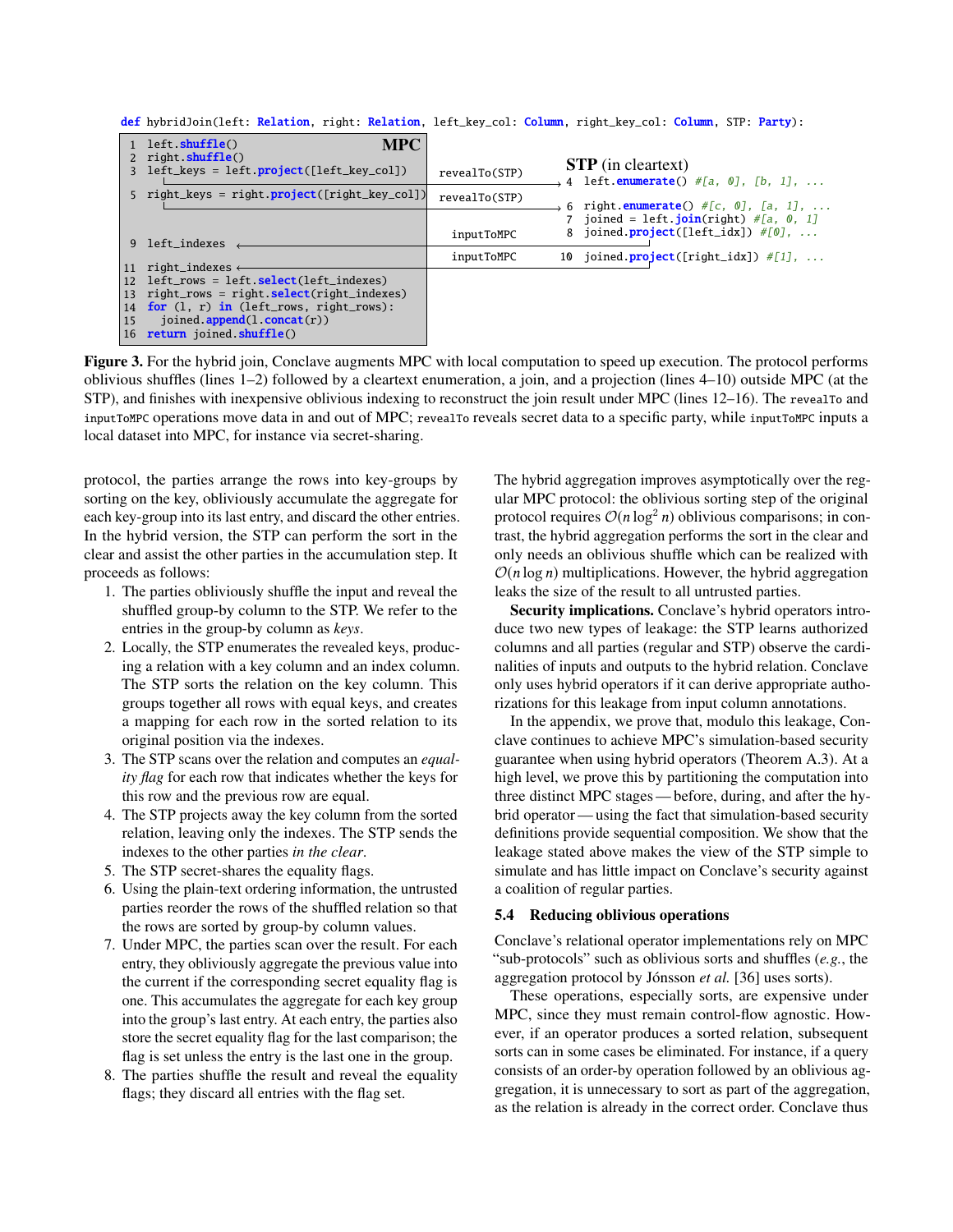minimizes the use of oblivious sorts by traversing the DAG, tracking the columns by which intermediate relations are sorted (if any), and eliminating redundant sorts. Some operations, such as shuffles, do not preserve row order; Conclave's propagation therefore also tracks when a sorted relation is permuted and marks the result as unsorted. This optimization yields especially high performance gains when a relation is sorted in the clear (for instance by a public column) as it allows Conclave, depending on the query, to avoid oblivious sorting altogether.

## <span id="page-9-0"></span>6 Implementation

We implemented Conclave as a query compiler architected similarly to "big data" workflow managers like Musketeer [\[26\]](#page-15-7). Our prototype consists of 8,000 lines of Python, and currently integrates sequential Python and data-parallel Spark [\[64\]](#page-16-3) as cleartext backends, and Sharemind [\[12\]](#page-14-2) and Obliv-C [\[65\]](#page-17-2) as MPC backends. As Conclave's interfaces are generic, adding other backends requires modest implementation effort.

Our prototype supports table schema definitions, relational operators (join, aggregate, project, filter) as well as enumeration, arithmetic on columns and scalars. This captures many practical queries: Conclave's current query support appears, for example, sufficient to express 88% of 8M sensitive realworld queries at Uber [\[35\]](#page-15-5).

We implemented the same standard MPC algorithms for joins (a Cartesian product approach) and aggregations [\[36\]](#page-15-4) in both Sharemind and Obliv-C.

## <span id="page-9-1"></span>7 Evaluation

We evaluate Conclave using our motivating queries ([§2\)](#page-1-0) as well as microbenchmarks. We seek to answer:

- 1. How does the runtime of realistic queries running on Conclave scale as data size grows? ([§7.1,](#page-9-2) [§7.3\)](#page-10-0)
- 2. What impact on performance do Conclave's trust annotations and hybrid operators have? ([§7.2\)](#page-9-3)
- 3. How does Conclave compare to SMCQL [\[3\]](#page-14-0), a stateof-the-art query processor for MPC? ([§7.4\)](#page-10-1)

Setup. Unless otherwise specified, we run our experiments with three parties; each party runs a four-node cluster that consists of three Spark VMs and one Sharemind VM. The Spark VMs have 2 vCPUs (2.4 GHz) and 4 GB RAM, and run Ubuntu 14.04 with Spark 2.2 and Hadoop 2.6. The Sharemind VM has 4 vCPUs (2.4 GHz) and 8 GB RAM, and runs Debian Squeeze and Sharemind 2016.12.

**Metrics.** All our graphs increase the data size on the  $x$ -axis by five to eight orders of magnitude, and plot query runtime on the y-axis. Less is better in all graphs, and we use a  $log_{10}$ -scale x-axis to be able to show the scalability limits of different systems on the same graph.

## <span id="page-9-2"></span>7.1 Market concentration query

The market concentration query computes the Herfindahl Hirschman Index (HHI) [\[31\]](#page-15-9) over the market shares of several

<span id="page-9-4"></span>

Figure 4. Conclave runs the market concentration query in <20 minutes for 1B input records; under Sharemind MPC, the query cannot scale past 10k input records.

vehicle-for-hire (VFH) companies, whose sales books we model using six years of public NYC taxi trip fare information [\[54\]](#page-16-19). We randomly divide the trips across three imaginary VFH companies and filter out any trips with a zero fare, resulting in a total 1.3 billion trips across all parties. We subsample different numbers of rows from the input data, and measure the query execution time for different input sizes.

The query contains both an aggregation and a self-join, and the runtime of these expensive operators dominates all others. Consequently, we expect the query to scale poorly when run entirely under MPC in Sharemind, but for Conclave to improve its performance by precomputing the aggregation. Figure [4](#page-9-4) shows that Sharemind indeed takes over an hour to complete the query at 100k input rows, while Conclave scales roughly linearly in the size of the input data. This comes because Conclave pushes the MPC frontier past aggregations for the per-party revenue. All data-intensive processing happens outside MPC in local Spark jobs, and only a few records enter the final MPC, which consequently completes quickly.

Finally, we run the same query insecurely on the joint data using a single, nine-node Spark cluster that processes all parties' combined data. In this insecure setting, we observe similar performance. Up to 10M, this insecure setup is slightly slower than Conclave, as it runs one job rather than three parallel jobs, but at 1.3B records, insecure Spark benefits from the additional parallelism of the joint nine-node cluster and completes quicker.

The market concentration query benefits from Conclave pushing down the MPC frontier and splitting the initial aggregation, but does not use hybrid protocols.

## <span id="page-9-3"></span>7.2 Hybrid operator performance

Conclave transforms queries to use hybrid protocols if a selectively-trusted party participates ([§5.3\)](#page-7-0). We measure the impact of these hybrid protocols with queries with only a single join or aggregation, and a growing amount of synthetic input data. We annotate the input relations' columns with STPs, allowing Conclave to apply hybrid operator transformations, and measure query runtimes. We expect Conclave's hybrid operators to reduce query runtimes, even though the rewritten query contains additional operators.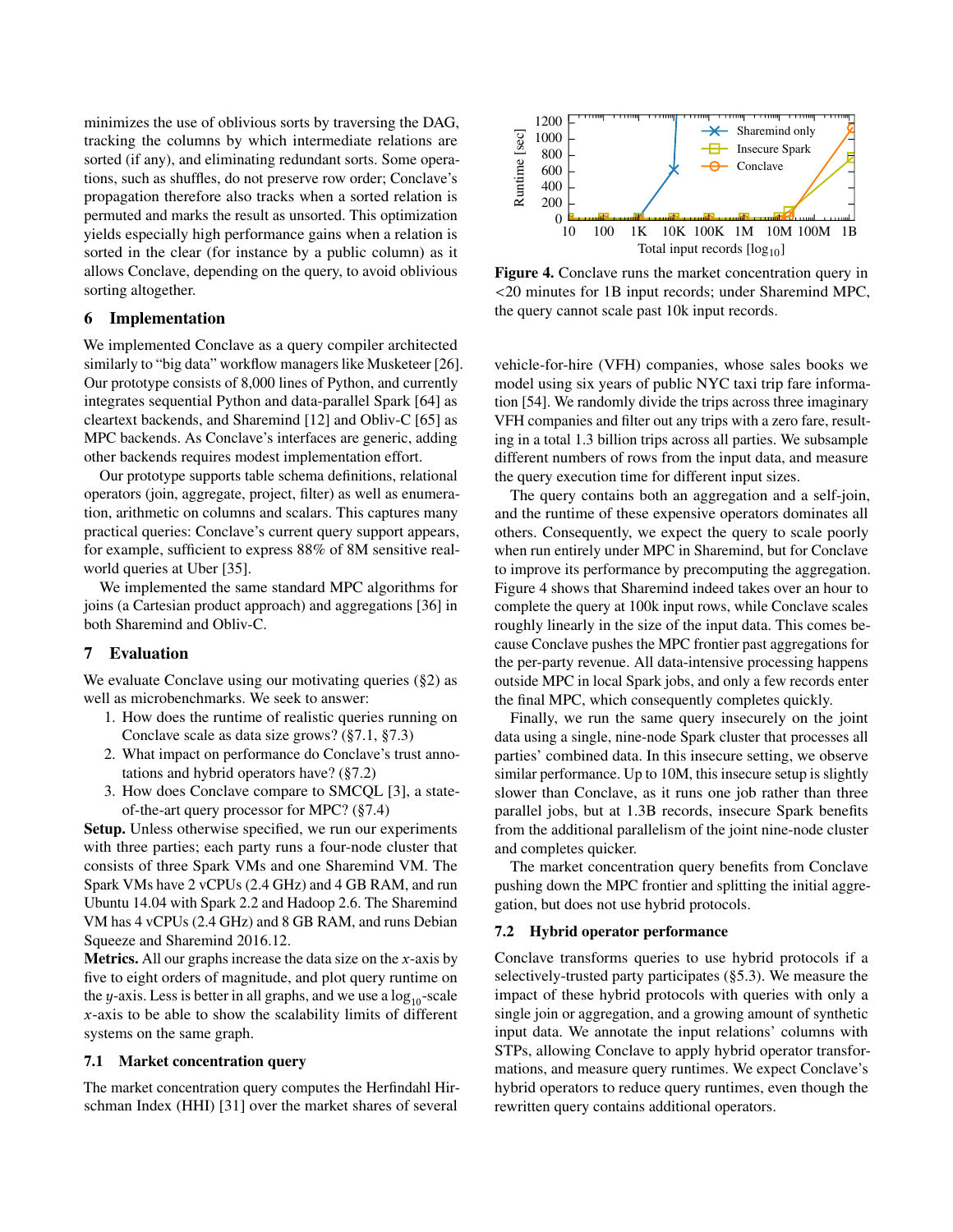<span id="page-10-2"></span>

Figure 5. Conclave's hybrid operators help scale joins and aggregations to large data by combining MPC and cleartext compute; At 10k records per party, Sharemind alone takes ten minutes (aggregation) and over twenty minutes (join).

<span id="page-10-3"></span>

Figure 6. Conclave scales to two orders of magnitude more data on the credit card regulation query than pure Sharemind due to its hybrid join and aggregation.

Figure [5](#page-10-2) confirms this. Without an STP, Conclave must run the query entirely under MPC, which exhibits performance similar to earlier benchmarks ([§2.3\)](#page-2-1). Conclave's hybrid join improves asymptotically over the MPC join; it replaces  $\mathcal{O}(n^2)$ <br>non-linear operations under MPC with oblivious shuffles and non-linear operations under MPC with oblivious shuffles and indexing protocols, which require  $\mathcal{O}((n + m) \log(n + m))$ non-linear operations, for input size  $n$  and join output size m. Consequently, using a hybrid join operator substantially improves scalability: a hybrid join on 200k records takes just over ten minutes. (At 2M input records, Sharemind runs out of memory while executing the MPC part of the hybrid join.)

The public variant of the join operator scales even better since it avoids the use of MPC altogether (hence, it completes at 2M records). The public join's bottleneck is the local join.

The hybrid aggregation demonstrates similar speedups to the hybrid join. This is due to an asymptotic improvement: an oblivious shuffle with  $O(n \log n)$  complexity replaces a sorting-network that requires  $O(n \log^2 n)$  comparisons. In addition to the asymptotic improvement, the bybrid aggregation dition to the asymptotic improvement, the hybrid aggregation also avoids oblivious comparison and equality operations, which are slow in secret-sharing MPC.

## <span id="page-10-0"></span>7.3 Credit card regulation query

Conclave's hybrid operators offer substantial benefits for queries whose performance is dominated by aggregations and joins (a common case). The credit card regulation query is an example: it first joins the regulator's demographic information

with the credit scores, and then computes an aggregate (*viz.*, the average score grouped by ZIP code). The credit card companies trust the regulator, but not their competitors, with the SSNs of their customers, and the regulator wishes to keep the mapping from SSNs to ZIP codes private. Hence, Conclave can apply both the hybrid join and the hybrid aggregation operator transformations to this query. Even though these optimizations increase query complexity, we expect them to reduce runtime, as both the join and the aggregation work can now happen outside MPC.

Figure [6](#page-10-3) confirms this. Running the query entirely under MPC in Sharemind fails to scale beyond 3,000 total records; at 30k, the query does not complete within two hours. This comes despite the Sharemind baseline using a join implementation that leaks output size, matching the leakage of Conclave's hybrid join operator. With Conclave's hybrid operators, however, the query processes 300k records in under 25 minutes. The experiment highlights that hybrid operators are crucial to obtaining good performance for this query. The query's first operator is a join, so Conclave cannot push the MPC frontier down and, without hybrid operators, would have to run the entire query under MPC.

#### <span id="page-10-1"></span>7.4 Comparison with SMCQL

Finally, we compare Conclave with the most similar stateof-the-art system, SMCQL [\[3\]](#page-14-0). SMCQL and Conclave make different, complementary optimizations to speed up MPC on for relational queries. To compare, we configure Conclave to be as similar to SMCQL as possible. We disable the MPC frontier pushdown past local filters over private columns (to match SMCQL's security guarantee), and manually implement SMCQL's optimizations, which compose with Conclave's optimizations.

SMCQL relies on the ObliVM [\[44\]](#page-16-20) garbled-circuit framework for MPC. ObliVM supports only two-party computations and is slower than Sharemind, particularly on large data. This difference is not fundamental: SMCQL could generate code for Sharemind. Conclave uses the Sharemind backend in these experiments, and has two parties provide input, while the third participates in the MPC without inputs. Conclave and SMCQL make comparable security guarantees, with the exception that their backends' corruption thresholds differ (ObliVM: one of two, Sharemind: one of three). Because SMCQL requires more memory, the experiments use larger VMs with 32 GB RAM and 8 vCPUs.

We benchmark the *aspirin count* and *comorbidity* queries from the SMCQL paper. We omit running the third query (*recurrent c. diff.*), as Conclave does not yet support window aggregates, but summarize the performance we would expect.

Aspirin Count [\[3,](#page-14-0) §2.2.1]. The query joins two input relations, diagnoses and medications on public, anonymized patient IDs, filters by patient diagnosis and prescribed medication (both private columns), and counts the results. These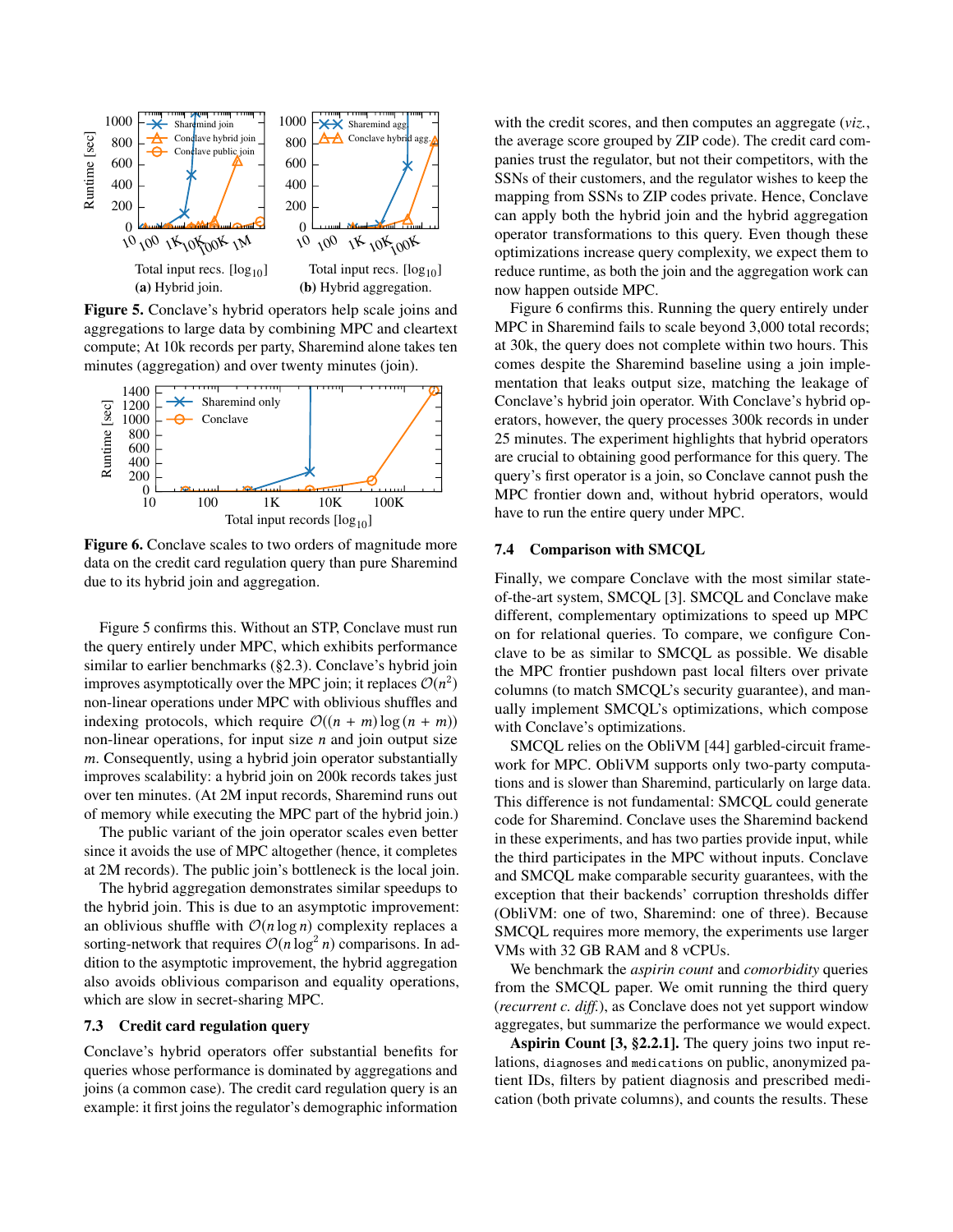<span id="page-11-0"></span>

Figure 7. Conclave outperforms SMCQL on the *aspirin count* and *comorbidity* queries [\[3,](#page-14-0) §2.2.1]. For *aspirin count*, Conclave's optimizations lift additional work out of MPC. At 200k records, SMCQL ran for over an hour for both queries.

inputs to the join are partitioned across two hospitals, *i.e.*, each party holds part of diagnoses and part of medications.

SMCQL's "slicing" partitions the data on the public patient ID column. Slices with patient IDs only one party has are processed locally at that party, while the other slices must be processed under MPC. For this experiment, we manually implement SMCQL's slicing and combine it with Conclave's public join. We generated input data with a 2% overlap between the parties' uniformly-random patient IDs, similar to the HealthLNK data [\[3,](#page-14-0) §7.2]. We measure query runtime for increasing numbers of input records per party.

Figure [7a](#page-11-0) shows that Conclave consistently outperforms SMCQL, and that it scales better. At 40k rows, Conclave completes in 3.7 seconds, while SMCQL takes 14.3 minutes; SMCQL does not finish within an hour for 400k or more rows, while Conclave takes under two minutes. Finally, Conclave processes 4M input records in 8 minutes.<sup>[1](#page-0-0)</sup> This improvement is due Conclave's public join and its sort elimination optimization. By combining the public join with slicing, Conclave can compute the initial join in the clear, and sends only rows for patient IDs present at both parties into MPC. By contrast, SMCQL still runs the join and the subsequent operations obliviously for each private slice, which has quadratic cost in the size of the slice.

Sort elimination allows Conclave to avoid an expensive oblivious sort step otherwise required for the distinct count. Conclave performs the sort in the clear, as part of the public join; since all operations under MPC are order-preserving no subsequent sorts are necessary. This reduces the complexity of the MPC from  $\mathcal{O}(n \log n)$  to  $\mathcal{O}(n)$ . SMCQL could likewise benefit from this optimization.

Comorbidity. For this query, Conclave and SMCQL apply identical optimizations (*viz.*, MPC-pushdown), and Conclave's improves over SMCQL in Figure [7b](#page-11-0) only because of its more efficient MPC backend (Sharemind vs. ObliVM).

**Recurrent c. diff.** This query is amenable to Conclave's public join optimization, but Conclave lacks a windowed aggregation operator it needs. Based on our results for aspirin count (cf. Figure [7a\)](#page-11-0), we expect Conclave's public join (in combination with slicing) to match or exceed the performance from SMCQL's sliced-mode execution.

## 8 Related Work

We now highlight elements of Conclave that relate to other approaches to building privacy-protecting systems. We omit prior work in MPC algorithms, frameworks, and deployments already discussed in [§2.](#page-1-0) Instead, we survey efforts that have made innovations in "mixed mode" operations, query rewriting, and query scalability for MPC.

MPC with mixed mode operation. Wysteria [\[53\]](#page-16-21) performs mixed mode computations that move between MPC and local work. Wysteria programs are written in a DSL that creates the programmer illusion of a single thread of control. However, the programmer must still manually annotate which blocks of the computation run under MPC, and which blocks are to be carried out locally. These annotations are much more fine-grained than Conclave's input annotations, and require MPC proficiency. By contrast, Conclave targets data analysts with minimal MPC knowledge, and focuses on automation. Conclave automatically optimizes queries to reduce the use of MPC, for instance via the MPC pushdown, whereas Wysteria requires the programmer to manually identify and implement such optimizations via the aforementioned per-block annotations. Furthermore, Conclave supports parallel cleartext processing using existing frameworks like Spark.

Query rewriting and MPC alternatives. There are several efforts to optimize MPC via query rewriting, like Conclave does, at different levels of abstraction. Kerschbaum [\[41\]](#page-15-10) operates at the circuit level, transforming a manually assembled circuit into a different one with faster execution under MPC (*e.g.*, using the distributive law to reduce the number of multiplications). Other systems perform query rewriting at the relational algebra level, such as SMCQL [\[3\]](#page-14-0) and Opaque [\[66\]](#page-17-1). SMCQL, like Conclave, uses column-level annotations, but differentiates only between public and private columns. However, SMCQL shares some optimization, such as parts of the MPC frontier push-down, with Conclave, and supports other complementary optimizations (slicing and secure semi-joins). Conclave's annotations are more expressive, and Conclave's hybrid protocols allow for additional performance improvements. Opaque, by contrast, runs most computation in the clear inside a protected Intel SGX enclave as an alternative to MPC; its query rewriting focuses on reducing the number of oblivious sorts required in distributed computation across multiple SGX machines. Similarly, Prochlo [\[9\]](#page-14-15) combines the

<sup>1</sup>Bater *et al.* also benchmarked *aspirin count* for larger inputs of 42M diagnoses and 23M medications using eight servers to parallelize sliced MPCs, taking 23 hours to complete the query [\[3,](#page-14-0) §7.3]. Conclave can likewise run additional Sharemind servers, but we lacked the resources to do so. We expect Conclave to still outperform SMCQL on the full data set.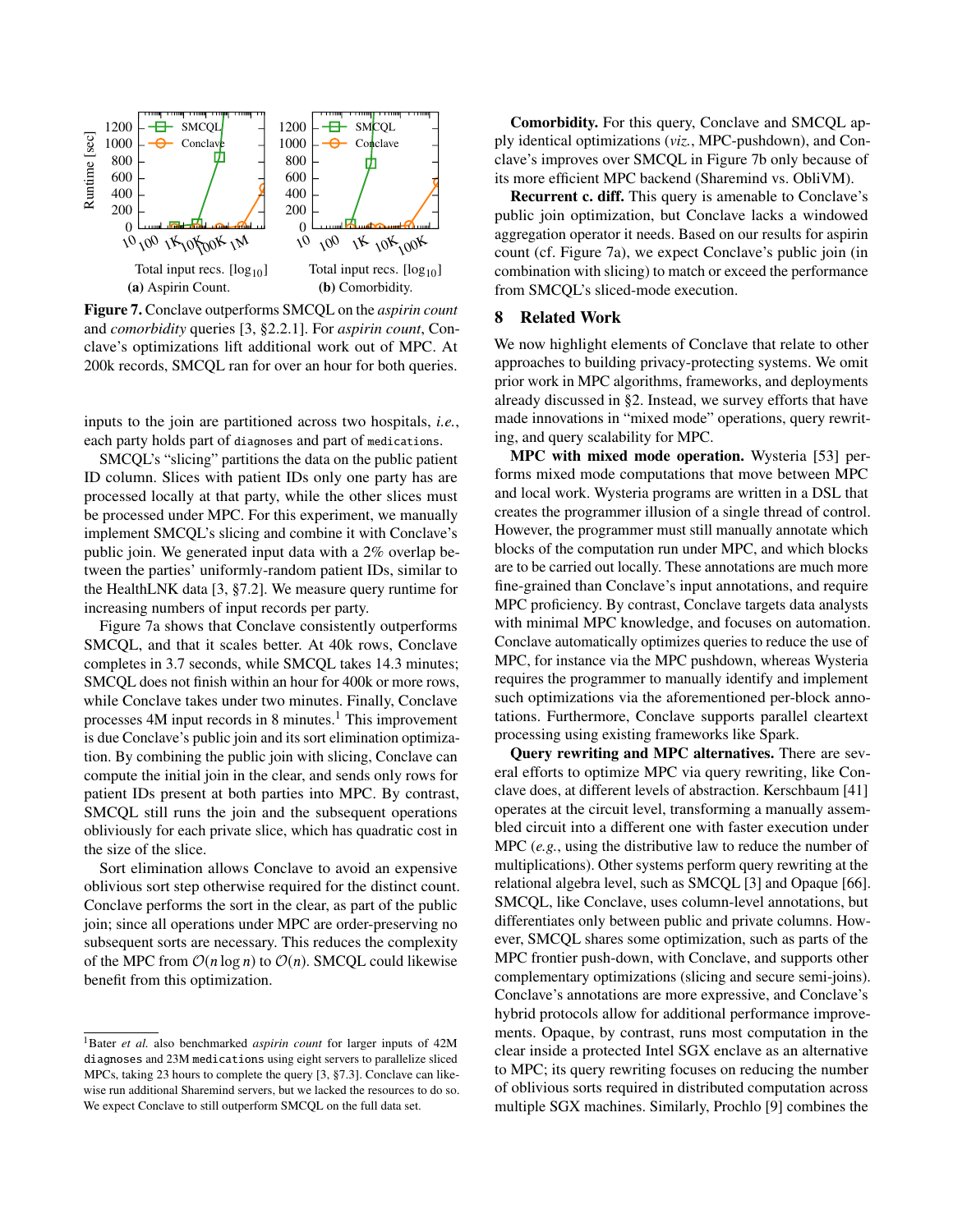use of SGX, secret-sharing based techniques, and differential privacy [\[21\]](#page-15-11) to implement large-scale application usage monitoring. In contrast to Conclave, Prochlo targets a setting where a large number of parties, *i.e.*, users, contribute data to the computation. It furthermore relies on specialized hardware, and does not match MPC's full privacy guarantees.

Protected databases and scalability. The protected database community has produced decades of research on scaling secure query execution to the gigabyte-to-terabyte range [\[14;](#page-14-16) [23;](#page-15-12) [29\]](#page-15-13). This includes work on optimizations for boolean keyword search [\[22;](#page-15-14) [51\]](#page-16-22), as well as large, general subsets of relational algebra [\[37\]](#page-15-15). These works largely target querying a single protected database, as opposed to Conclave's distributed scenario. Investigations into the scalability of secure MPC often involve laborious hand-optimization by groups of cryptographers on specific queries like set intersection [\[32;](#page-15-16) [39\]](#page-15-17), linear algebra [\[25\]](#page-15-18), or matching [\[20\]](#page-15-19).

Inference and privacy. MPC protects sensitive state during computation but provides no restriction on the ability to *infer* sensitive inputs from the provided outputs. Differential privacy (DP) [\[21\]](#page-15-11) provably ensures that the output of an analysis reveals nothing about any individual input, but often uses a trusted curator to perform the analysis. Several prior systems have combined MPC and DP to avoid the threat of parties jointly reconstructing sensitive input data. DJoin [\[46\]](#page-16-0) does so for SQL-style relational operations (with query rewriting, but without Conclave's automation and hybrid protocols), DStress [\[50\]](#page-16-1) does so for graph analysis, and He *et al.* [\[30\]](#page-15-20) do so for private record linkage. Conclave does not currently leverage DP, but adding it would require no fundamental changes to the query compilation.

#### 9 Conclusion and future work

Conclave speeds up secure MPCs on "big data" by rewriting queries to minimize expensive processing under MPC. Conclave runs queries in minutes that were impractical with previous MPC frameworks or would have required domainspecific knowledge to implement.

In the future, we plan to integrate other MPC backends into Conclave, and to make Conclave choose the most performant MPC protocol for a query. We are also interested in whether verifiable computation techniques can be combined with Conclave, and whether Conclave can use adaptive padding to avoid leaking relation sizes on the MPC boundary.

Conclave is open-source and available at:

<https://github.com/multiparty/conclave>.

## Acknowledgements

We thank Ran Canetti, Tore Kasper Frederiksen, Derek Leung, and Nickolai Zeldovich for their helpful feedback on drafts of this paper. We are also grateful to the helpful comments we received from our anonymous reviewers, and our shepherd, Christian Cachin. This work was funded through NSF awards CNS-1413920, CNS-1414119, CNS-1718135,

and OAC-1739000, and by the EU's Horizon 2020 research and innovation programme under grant agreement 731583.

## A Security analysis

To prove Conclave's security guarantees, we analyze the security of Conclave's push-down, push-up, and hybrid transformations individually and collectively.

# A.1 Definitions

A secure MPC protocol π *securely computes* function f subject to a (monotone-decreasing) adversary structure  $\Delta$  if  $\pi$ enables parties with inputs  $\vec{x}$  to learn  $f(\vec{x})$  while ensuring that no sufficiently small colluding subset of parties can learn any additional "useful" information from everything they view during the protocol. We codify this statement in pieces.

First, an adversarial set of colluding parties  $\mathcal C$  is deemed to be *permissible* if  $C \in \Delta$ ; these are the only adversaries that π vouches to withstand. Second, the *view* of an adversary is defined as the state of all colluding parties in  $\mathcal C$  together with the set of all network messages they observe. Third, we simultaneously guarantee MPC's correctness and security by requiring that  $\mathcal{C}'$ 's view can be simulated given only the colluding parties' inputs ( $\vec{x}_c = \{x_i : i \in C\}$ ) and the size of all<br>parties' inputs ( $\vec{\ell}$  where  $\ell = |x|$ ); ergo  $\ell$  cannot learn more parties' inputs  $(\vec{\ell}, \text{where } \ell_i = |x_i|)$ ; ergo,  $\mathcal{C}$  cannot learn more information than this from its own view Formally, we require information than this from its own view. Formally, we require that for all permissible adversaries  $C$ , there exists a simulator  $S$  such that the following two ensembles are computationally indistinguishable [\[27\]](#page-15-21) when the distinguisher and  $S$  run in time polynomial in the security parameter:

<span id="page-12-1"></span>
$$
\langle \vec{x}_C, \vec{\ell}, \text{out}^{\pi}, \text{view}^{\pi}_C \rangle \approx \langle \vec{x}_C, \vec{\ell}, f(\vec{x}), \mathcal{S}(\vec{x}_C, \vec{\ell}, [f(\vec{x})]) \rangle.
$$
 (1)

Correctness follows because out<sup> $\pi = f(\vec{x})$ </sup> and security stems from the fact that the adversary's view contains "no more from the fact that the adversary's view contains "no more information" than the adversary's own input and the length of the honest parties' inputs. If the adversarial set  $C$  includes the receiving party, then S is also given  $f(\vec{x})$  since the adversary is supposed to learn it through the execution of  $\pi$ .

#### A.2 Semi-Honest Security without Hybrid Operators

Without hybrid operators, the execution of Conclave on some function q proceeds in three phases as shown in Figure [2.](#page-5-1)

- Local pre-processing d: each party calculates  $d_i(x_i)$ .
- A single MPC calculation over a set of operators  $f$  that ultimately reveals some value  $y$  to the receiving party.
- Local post-processing u: receiving party outputs  $z =$  $u(y)$ , where u is an invertible function.

Conclave's push-down and push-up transformations choose the local pre- and post-processing operators.

The security of this transformation can be proved via a standard composition argument that applies to all secret sharing or garbled circuit-based MPC protocols.

<span id="page-12-0"></span>Theorem A.1. *Consider Conclave with an MPC backend that provides semi-honest secure computation under adversary structure* ∆*. Suppose Conclave splits the function to*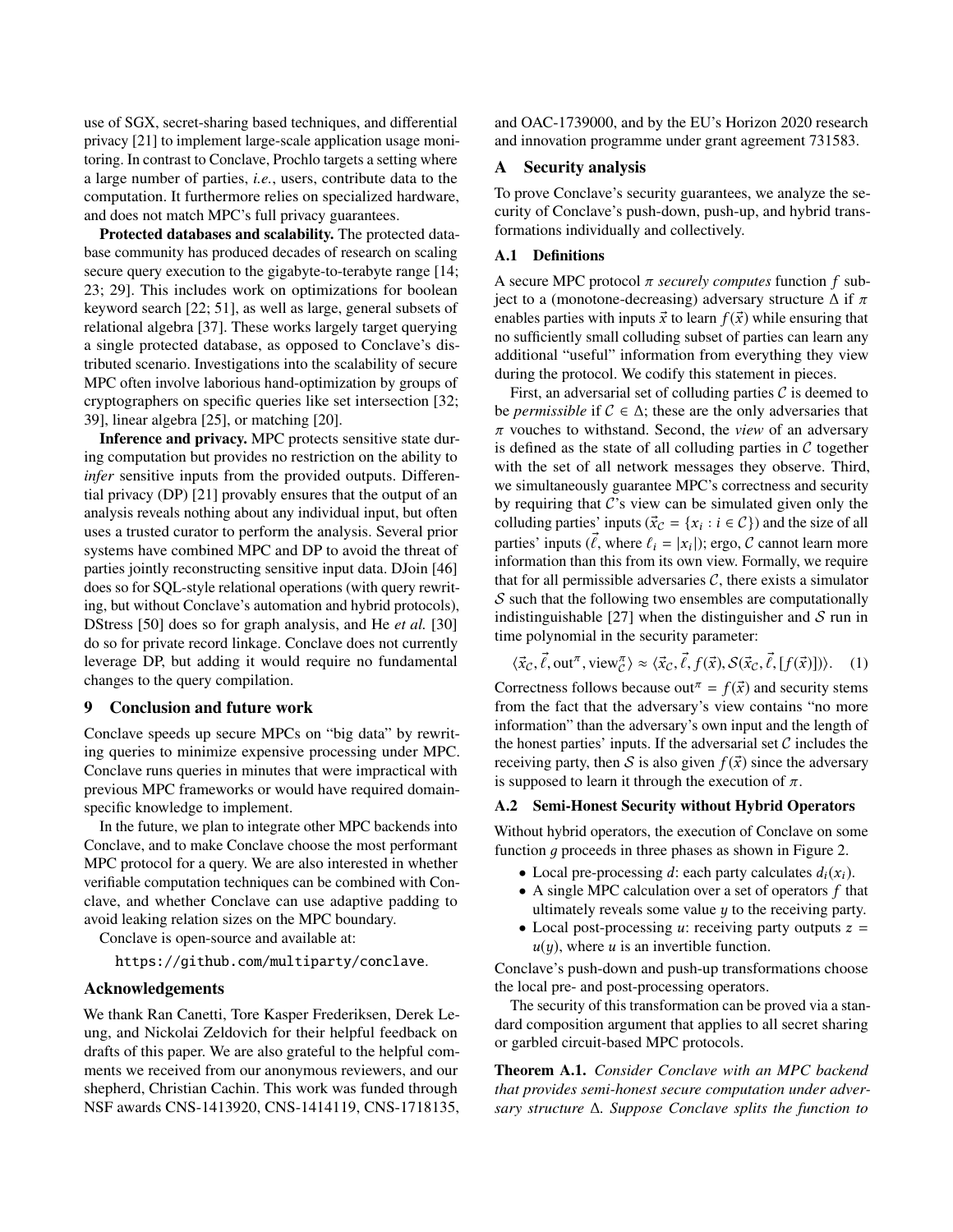*be computed* д <sup>=</sup> u ◦ f ◦ d *into a set of local per-party pre-processing operators* {di }*, an operator* <sup>f</sup> *intended for secure computation, and a local post-processing operation* u *performed by the receiving party. Then, Conclave securely computes* д *as per equation* [\(1\)](#page-12-1) *with the same adversary structure* ∆*, except that the protocol reveals the input lengths of* f *and not q* (*i.e.*,  $\ell_i = |d_i(x_i)|$ ).

*Proof.* See our extended technical report [\[61\]](#page-16-13). □

## A.3 Hybrid Operators Stand-Alone Security

In this section, we provide simulation-based proofs of semihonest static security for the hybrid join and hybrid aggregation protocols ([§5.3\)](#page-7-0). The proofs are partitioned based upon whether the colluding set includes the selectively-trusted party (STP). If so, then recall that the STP must operate alone; it is not permitted to collude with other participants. Our extended technical report [\[61\]](#page-16-13) includes full proof details and discussion of the public join.

Theorem A.2. *Suppose that Conclave uses a secure MPC backend whose adversary structure* ∆ *includes* {*STP*} ∈ ∆ *but*  $STP \notin \delta$  *for any other set*  $\delta \in \Delta$ *, and it supports secure protocols for oblivious shuffles and indexing. Then the algorithm for each hybrid operator in [§5.3](#page-7-0) results in a standalone secure computation of its corresponding operator as per equation* [\(1\)](#page-12-1)*, subject to the following leakage: the STP learns the join or aggregation key column, and all parties learn the number of rows for the input and result of the operator.*

*Proof sketch.* The STP only receives information in one step of each algorithm (step [2](#page-7-1) of the hybrid join or step [1](#page-8-2) of the hybrid aggregation), and the simulator can emulate this message by randomly permuting the join/aggregation key columns it receives as leakage. Additionally, we can simulate the view of a colluding set of regular parties in the MPC steps of the protocols (steps [5–](#page-7-2)[7](#page-7-3) for hybrid join or steps [5](#page-8-3)[–8](#page-8-4) for hybrid aggregation) by running the simulator provided by Conclave's MPC backend. We must provide the backend simulator with the lengths of intermediate state during the MPC steps of the hybrid operator, which we can calculate from the length leakage stated within the theorem.  $□$ 

## A.4 Semi-Honest Security with Hybrid Operators

To complete the security analysis of Conclave in the semihonest setting, we augment the composition argument to account for the presence of hybrid operators. In its full generality, Conclave's static analysis splits the function  $q$  to be computed into the following series of  $2k + 1$  functions:

<span id="page-13-1"></span>
$$
g = u \circ e^{k} \circ e^{k-1} \circ \cdots \circ e^{2} \circ f^{2} \circ e^{1} \circ f^{1} \circ d, \qquad (2)
$$

where *d* and *u* denote local pre- and post-processing, the  $f^j$ <br>functions are intended for (generic) secure computation using functions are intended for (generic) secure computation using the Conclave backend, and the  $e^{j}$  functions are hybrid operators. We assume without loss of generality that the distributed tors. We assume without loss of generality that the distributed

computation begins and ends with non-hybrid MPC steps, which might be identity function operators.

To invoke composition when several operators in a row are processed using secure computation, we "lift" the functions to their equivalents that operate over shared state. That is:

- $\hat{d}$  = local pre-processing and randomized sharing.
- Each  $\hat{e}^j$  and  $\hat{f}^j$  receives a sharing of the corresponding<br>input for  $e^j$  or  $f^j$  respectively and produces a random input for  $e^j$  or  $f^j$ , respectively, and produces a random<br>sharing of the corresponding output sharing of the corresponding output.
- $\hat{u}$  = reconstruction and local post-processing by the receiving party.

Like most MPC protocols, the backends for Conclave are *reactive* and permit calculations directly over the shares. That is, they can securely compute the  $\hat{f}^j$  or  $\hat{e}^j$  functions over an initial already-shared state, without the need to perform an initial sharing of inputs or reconstruction of the output. We use this observation in the following theorem.

<span id="page-13-0"></span>Theorem A.3. *Consider Conclave with an MPC backend that provides semi-honest secure computation under adversary structure* ∆ *such that* {*STP*} ∈ ∆ *and furthermore this is the only set in* ∆ *that includes the STP. Suppose also that Conclave's backend is reactive, with well-defined algorithms to share and reconstruct state and with all intermediate state during a calculation being shared among the participants. Given a function* д *that Conclave partitions into the sequence of operators in equation* [\(2\)](#page-13-1)*, Conclave securely computes* д *as per equation* [\(1\)](#page-12-1) *in the server-aided setting with adversary structure* ∆ *subject to the following leakage: every party learns the input and output lengths of d and all e<sup>j</sup>, and the*<br>reqular and selectively-trusted parties receive the stand-alone *regular and selectively-trusted parties receive the stand-alone* leakage of each constituent hybrid operator  $\hat{e}^j$ .

*Proof.* See our extended technical report [\[61\]](#page-16-13). □

The union of all leakages stated in Theorem [A.3](#page-13-0) can potentially be large; its potential for harm in practice depends strongly on the parties' privacy concerns about their input data, as well as on the number and type of hybrid operators invoked. That having been said, our annotation propagation method ensures that even the composition of all leakages of intermediate state to the STP is no worse than simply revealing all of the columns that the regular parties are willing to share with the STP. That is, applying our recursive definition of trust sets to Theorem [A.3](#page-13-0) yields the following corollary.

Corollary A.4. *Suppose Conclave and its MPC backend satisfy all of the requirements listed in Theorem [A.3](#page-13-0) and that Conclave is tasked to compute function* д *as given in equation* [\(1\)](#page-12-1)*. Then, Conclave securely computes function* д *subject to the following leakage: every party learns the input and output lengths of* d *and all* e j *, and the STP receives the contents of all input columns annotated by the regular parties.*

A proof of this claim, like many others in this appendix, can be found in our extended technical report [\[61\]](#page-16-13).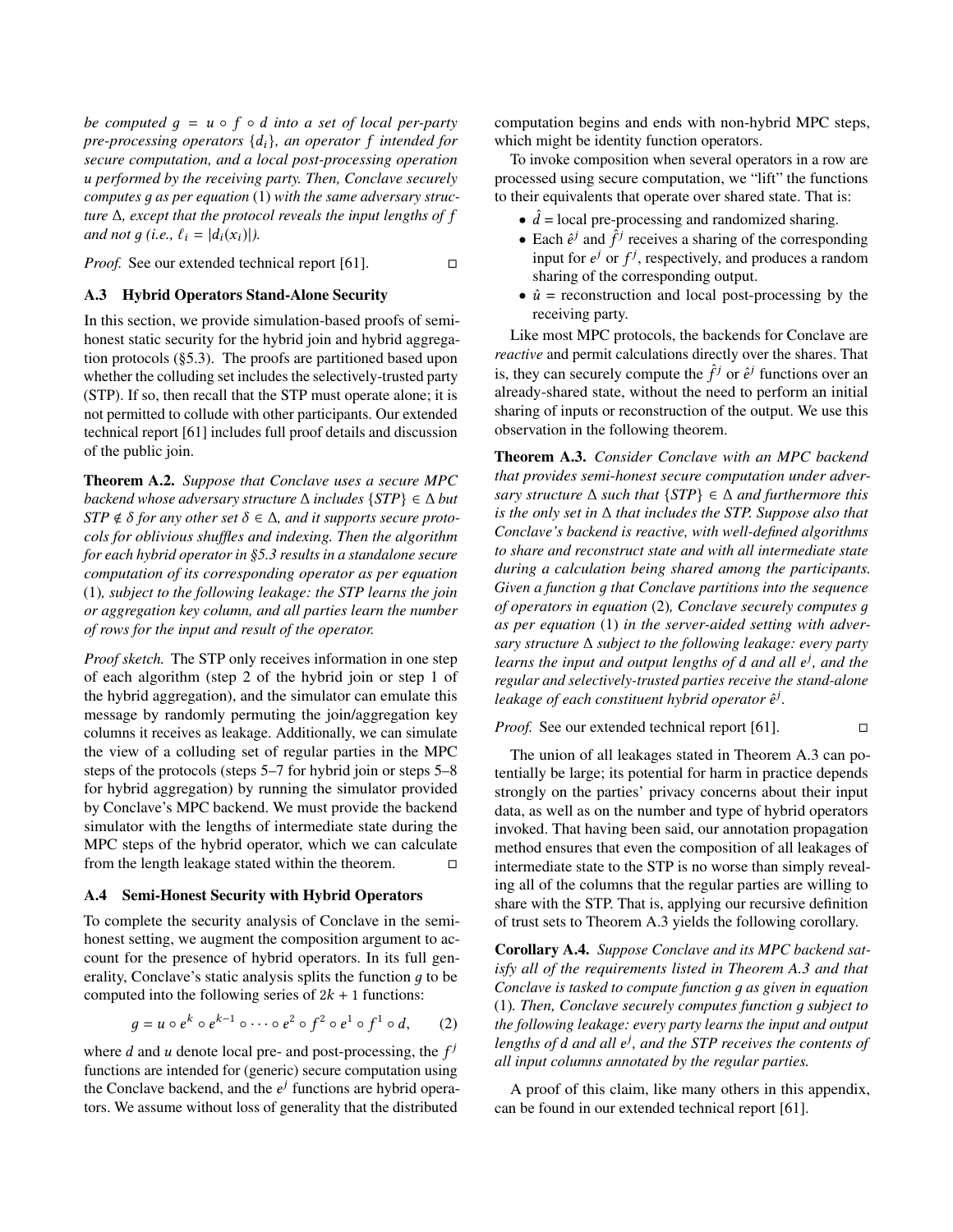## References

- <span id="page-14-8"></span>[1] Toshinori Araki, Jun Furukawa, Yehuda Lindell, Ariel Nof, and Kazuma Ohara. "High-Throughput Semi-Honest Secure Three-Party Computation with an Honest Majority". In: *Proceedings of the 2016 ACM SIGSAC Conference on Computer and Communications Security (CCS)*. Vienna, Austria, Oct. 2016, pp. 805–817.
- <span id="page-14-9"></span>[2] Toshinori Araki, Assi Barak, Jun Furukawa, Tamar Lichter, Yehuda Lindell, Ariel Nof, Kazuma Ohara, et al. "Optimized Honest-Majority MPC for Malicious Adversaries – Breaking the 1 Billion-Gate Per Second Barrier". In: *Proceedings of the 38th IEEE Symposium on Security and Privacy (SP)*. May 2017, pp. 843–862.
- <span id="page-14-0"></span>[3] Johes Bater, Gregory Elliott, Craig Eggen, Satyender Goel, Abel Kho, and Jennie Rogers. "SMCQL: Secure Querying for Federated Databases". In: *Proceedings of the VLDB Endowment* 10.6 (Feb. 2017), pp. 673–684.
- <span id="page-14-13"></span>[4] Donald Beaver. "Efficient Multiparty Protocols Using Circuit Randomization". In: *Proceedings of the 11th Annual International Cryptology Conference (CRYPTO)*. Santa Barbara, California, USA, Aug. 1991, pp. 420– 432.
- [5] Donald Beaver. "Precomputing Oblivious Transfer". In: *Proceedings of the 15th Annual International Cryptology Conference (CRYPTO)*. Santa Barbara, California, USA, Aug. 1995, pp. 97–109.
- <span id="page-14-7"></span>[6] Michael Ben-Or, Shafi Goldwasser, and Avi Wigderson. "Completeness Theorems for Non-Cryptographic Fault-Tolerant Distributed Computation (Extended Abstract)". In: *Proceedings of the 20th Annual ACM Symposium on Theory of Computing (TC)*. Chicago, Illinois, USA, May 1988, pp. 1–10.
- <span id="page-14-6"></span>[7] Azer Bestavros, Andrei Lapets, and Mayank Varia. "User-centric distributed solutions for privacy-preserving analytics". In: *Communications of the ACM* 60.2 (2017), pp. 37–39.
- <span id="page-14-1"></span>[8] Dimitrios Bisias, Mark Flood, Andrew W. Lo, and Stavros Valavanis. "A Survey of Systemic Risk Analytics". In: *Annual Review of Financial Economics* 4.1 (2012), pp. 255–296. eprint: [https://doi.org/10.1146/](https://doi.org/10.1146/annurev-financial-110311-101754) [annurev-financial-110311-101754](https://doi.org/10.1146/annurev-financial-110311-101754).
- <span id="page-14-15"></span>[9] Andrea Bittau, Ulfar Erlingsson, Petros Maniatis, Ilya Mironov, Ananth Raghunathan, David Lie, Mitch Rudominer, et al. "Prochlo: Strong privacy for analytics in the crowd". In: *Proceedings of the 26th Symposium on Operating Systems Principles (SOSP)*. Shanghai, China, 2017, pp. 441–459.
- <span id="page-14-3"></span>[10] Dan Bogdanov, Marko Jõemets, Sander Siim, and Meril Vaht. "How the Estonian Tax and Customs Board Evaluated a Tax Fraud Detection System Based on Secure Multi-party Computation". In: *Proceedings of the*

*19th International Conference on Financial Cryptography and Data Security*. San Juan, Puerto Rico, Jan. 2015, pp. 227–234.

- <span id="page-14-5"></span>[11] Dan Bogdanov, Liina Kamm, Baldur Kubo, Reimo Rebane, Ville Sokk, and Riivo Talviste. "Students and Taxes: a Privacy-Preserving Study Using Secure Computation". In: *Proceedings on Privacy Enhancing Technologies (PoPETS)* 2016.3 (2016), pp. 117–135.
- <span id="page-14-2"></span>[12] Dan Bogdanov, Sven Laur, and Jan Willemson. "Sharemind: A Framework for Fast Privacy-Preserving Computations". In: *Proceedings of the 13th European Symposium on Research in Computer Security*. Ed. by Sushil Jajodia and Javier Lopez. Vol. 5283. Lecture Notes in Computer Science. Springer Berlin/Heidelberg, 2008, pp. 192–206.
- <span id="page-14-4"></span>[13] Peter Bogetoft, Dan Lund Christensen, Ivan Damgård, Martin Geisler, Thomas Jakobsen, Mikkel Krøigaard, Janus Dam Nielsen, et al. "Financial Cryptography and Data Security". In: ed. by Roger Dingledine and Philippe Golle. Berlin, Heidelberg: Springer-Verlag, 2009. Chap. Secure Multiparty Computation Goes Live, pp. 325–343.
- <span id="page-14-16"></span>[14] Christoph Bösch, Pieter H. Hartel, Willem Jonker, and Andreas Peter. "A Survey of Provably Secure Searchable Encryption". In: *ACM Computing Surveys* 47.2 (2014), 18:1–18:51.
- <span id="page-14-10"></span>[15] Elette Boyle, Kai-Min Chung, and Rafael Pass. "Large-Scale Secure Computation: Multi-party Computation for (Parallel) RAM Programs". In: *Proceedings of the 35th Annual International Cryptology Conference (CRYPTO)*. Santa Barbara, California, USA, Aug. 2015, pp. 742–762.
- <span id="page-14-14"></span>[16] Ronnie Chaiken, Bob Jenkins, Per-Åke Larson, Bill Ramsey, Darren Shakib, Simon Weaver, and Jingren Zhou. "SCOPE: Easy and Efficient Parallel Processing of Massive Data Sets". In: *Proceedings of the VLDB Endowment* 1.2 (Aug. 2008), pp. 1265–1276.
- <span id="page-14-11"></span>[17] Nishanth Chandran, Wutichai Chongchitmate, Juan A. Garay, Shafi Goldwasser, Rafail Ostrovsky, and Vassilis Zikas. "The Hidden Graph Model: Communication Locality and Optimal Resiliency with Adaptive Faults". In: *Proceedings of the 2015 Conference on Innovations in Theoretical Computer Science (ITCS)*. Rehovot, Israel, Jan. 2015, pp. 153–162.
- [18] Varsha Dani, Valerie King, Mahnush Movahedi, and Jared Saia. "Quorums Quicken Queries: Efficient Asynchronous Secure Multiparty Computation". In: *Proceedings of the 15th International Conference on Distributed Computing and Networking (ICDCN)*. Coimbatore, India, Jan. 2014, pp. 242–256.
- <span id="page-14-12"></span>[19] Varsha Dani, Valerie King, Mahnush Movahedi, Jared Saia, and Mahdi Zamani. "Secure multi-party computation in large networks". In: *Distributed Computing* 30.3 (2017), pp. 193–229.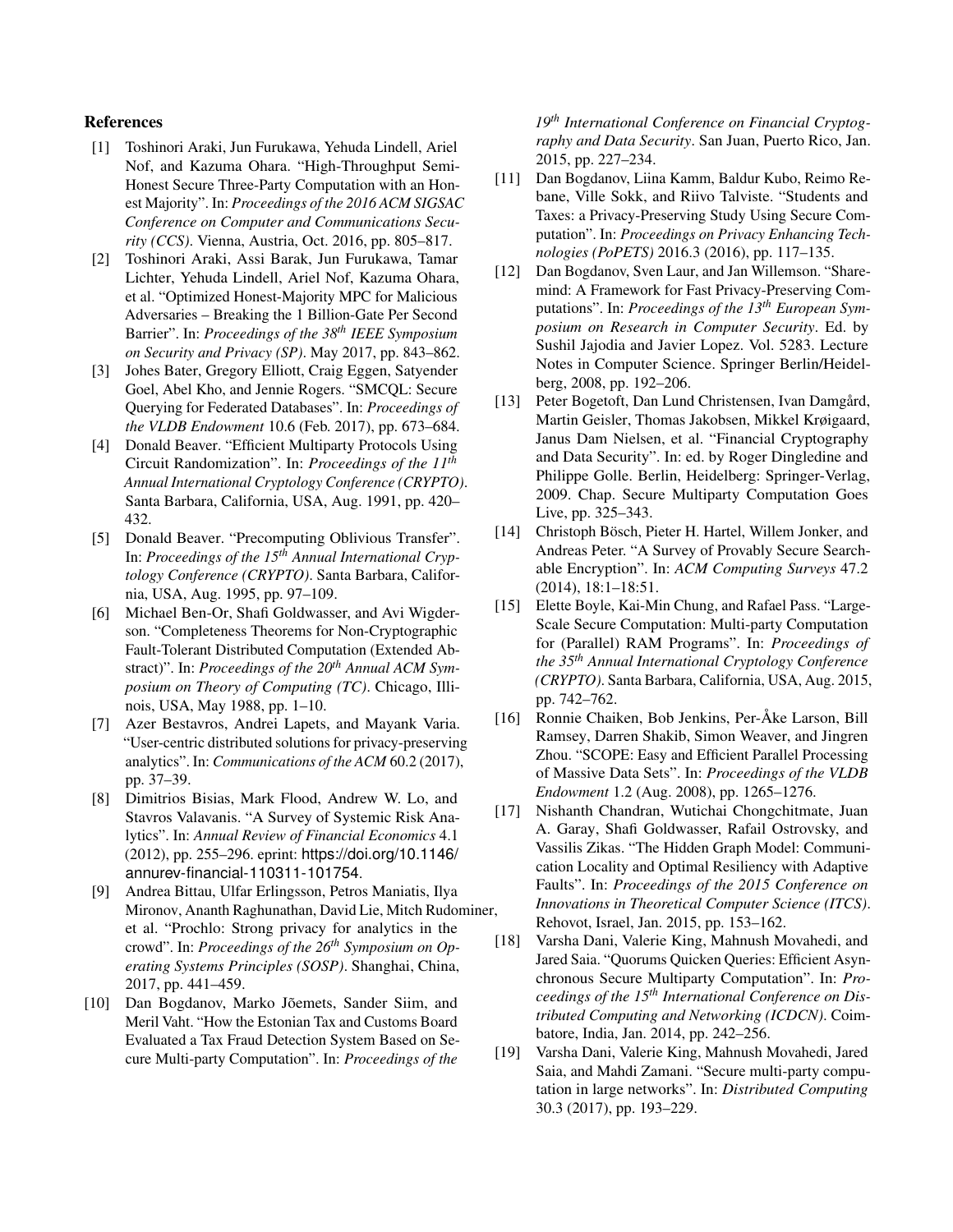- <span id="page-15-19"></span>[20] Jack Doerner, David Evans, and Abhi Shelat. "Secure Stable Matching at Scale". In: *Proceedings of the 2016 ACM SIGSAC Conference on Computer and Communications Security*. 2016, pp. 1602–1613.
- <span id="page-15-11"></span>[21] Cynthia Dwork. "Differential Privacy: A Survey of Results". In: *Proceedings of the 5th International Conference on Theory and Applications of Models of Computation*. Xi'an, China, 2008, pp. 1–19.
- <span id="page-15-14"></span>[22] Sky Faber, Stanislaw Jarecki, Hugo Krawczyk, Quan Nguyen, Marcel-Catalin Rosu, and Michael Steiner. "Rich Queries on Encrypted Data: Beyond Exact Matches". In: *Proceedings of the 20th European Symposium on Research in Computer Security (ESORICS)*. Vienna, Austria, Sept. 2015, pp. 123–145.
- <span id="page-15-12"></span>[23] Benjamin Fuller, Mayank Varia, Arkady Yerukhimovich, Emily Shen, Ariel Hamlin, Vijay Gadepally, Richard Shay, et al. "SoK: Cryptographically Protected Database Search". In: *Proceedings of the 2017 IEEE Symposium on Security and Privacy (SP)*. San Jose, California, USA, May 2017, pp. 172–191.
- <span id="page-15-3"></span>[24] Jun Furukawa, Yehuda Lindell, Ariel Nof, and Or Weinstein. "High-Throughput Secure Three-Party Computation for Malicious Adversaries and an Honest Majority". In: *Proceedings of the 36th Annual International Conference on the Theory and Applications of Cryptographic Techniques (EUROCRYPT)*. Paris, France, Apr. 2017, pp. 225–255.
- <span id="page-15-18"></span>[25] Adrià Gascón, Phillipp Schoppmann, Borja Balle, Mariana Raykova, Jack Doerner, Samee Zahur, and David Evans. "Privacy Preserving Distributed Linear Regression on High-Dimensional Data". In: *Proceedings on Privacy Enhancing Technologies (PoPETs)*. Oct. 2017, pp. 345–364.
- <span id="page-15-7"></span>[26] Ionel Gog, Malte Schwarzkopf, Natacha Crooks, Matthew P. Grosvenor, Allen Clement, and Steven Hand. "Musketeer: all for one, one for all in data processing systems". In: *Proceedings of the 10th ACM European Conference on Computer Systems (EuroSys)*. Bordeaux, France, Apr. 2015.
- <span id="page-15-21"></span>[27] Oded Goldreich. *The Foundations of Cryptography – Volume 1, Basic Techniques*. Cambridge University Press, 2004.
- <span id="page-15-2"></span>[28] Oded Goldreich, Silvio Micali, and Avi Wigderson. "How to Play any Mental Game or A Completeness Theorem for Protocols with Honest Majority". In: *Proceedings of the 19th Annual ACM Symposium on Theory of Computing (TC)*. New York City, New York, USA, 1987, pp. 218–229.
- <span id="page-15-13"></span>[29] Ariel Hamlin, Nabil Schear, Emily Shen, Mayank Varia, Sophia Yakoubov, and Arkady Yerukhimovich. "Cryptography for Big Data Security". In: *Big Data: Storage, Sharing, and Security*. Ed. by Fei Hu. Taylor & Francis LLC, CRC Press, 2016.
- <span id="page-15-20"></span>[30] Xi He, Ashwin Machanavajjhala, Cheryl J. Flynn, and Divesh Srivastava. "Scaling Private Record Linkage using Output Constrained Differential Privacy". In: *CoRR* abs/1702.00535 (2017). arXiv: [1702.00535](http://arxiv.org/abs/1702.00535).
- <span id="page-15-9"></span>[31] Albert O. Hirschman. "The Paternity of an Index". In: *The American Economic Review* 54.5 (1964), pp. 761– 762.
- <span id="page-15-16"></span>[32] Mihaela Ion, Ben Kreuter, Erhan Nergiz, Sarvar Patel, Shobhit Saxena, Karn Seth, David Shanahan, et al. "Private Intersection-Sum Protocol with Applications to Attributing Aggregate Ad Conversions". In: *IACR Cryptology ePrint Archive* (July 2017). IACR: [2017/](2017/738) [738](2017/738).
- <span id="page-15-6"></span>[33] Mohammad Islam, Angelo K. Huang, Mohamed Battisha, Michelle Chiang, Santhosh Srinivasan, Craig Peters, Andreas Neumann, et al. "Oozie: Towards a Scalable Workflow Management System for Hadoop". In: *Proceedings of the 1st ACM SIGMOD Workshop on Scalable Workflow Execution Engines and Technologies (SWEET)*. Scottsdale, Arizona, USA, 2012, 4:1–4:10.
- <span id="page-15-8"></span>[34] Roman Jagomägis. "SecreC: a privacy-aware programming language with applications in data mining". In: *Master's thesis, University of Tartu* (2010).
- <span id="page-15-5"></span>[35] Noah M. Johnson, Joseph P. Near, and Dawn Song. "Practical Differential Privacy for SQL Queries Using Elastic Sensitivity". In: *CoRR* abs/1706.09479 (2017). arXiv: [1706.09479](http://arxiv.org/abs/1706.09479).
- <span id="page-15-4"></span>[36] Kristján Valur Jónsson, Gunnar Kreitz, and Misbah Uddin. "Secure multi-party sorting and applications". In: *Proceedings of the 9th International Conference on Applied Cryptography and Network Security (ACNS)*. Nerja (Malaga), Spain, June 2011.
- <span id="page-15-15"></span>[37] Seny Kamara and Tarik Moataz. *SQL on Structurally-Encrypted Databases*. 2016. IACR: <2016/453>.
- <span id="page-15-0"></span>[38] Seny Kamara, Payman Mohassel, and Mariana Raykova. "Outsourcing Multi-Party Computation". In: *IACR Cryptology ePrint Archive* 2011 (2011), p. 272. IACR: [2011/](2011/272) [272](2011/272).
- <span id="page-15-17"></span>[39] Seny Kamara, Payman Mohassel, Mariana Raykova, and Saeed Sadeghian. "Scaling private set intersection to billion-element sets". In: *International Conference on Financial Cryptography and Data Security*. Springer. 2014, pp. 195–215.
- <span id="page-15-1"></span>[40] Seny Kamara, Payman Mohassel, and Ben Riva. "Salus: a system for server-aided secure function evaluation". In: *Proceedings of the 2012 ACM Conference on Computer and Communications Security*. 2012, pp. 797– 808.
- <span id="page-15-10"></span>[41] Florian Kerschbaum. "Expression Rewriting for Optimizing Secure Computation". In: *Proceedings of the 3 rd ACM Conference on Data and Application Security and Privacy (CODASPY)*. San Antonio, Texas, USA, 2013, pp. 49–58.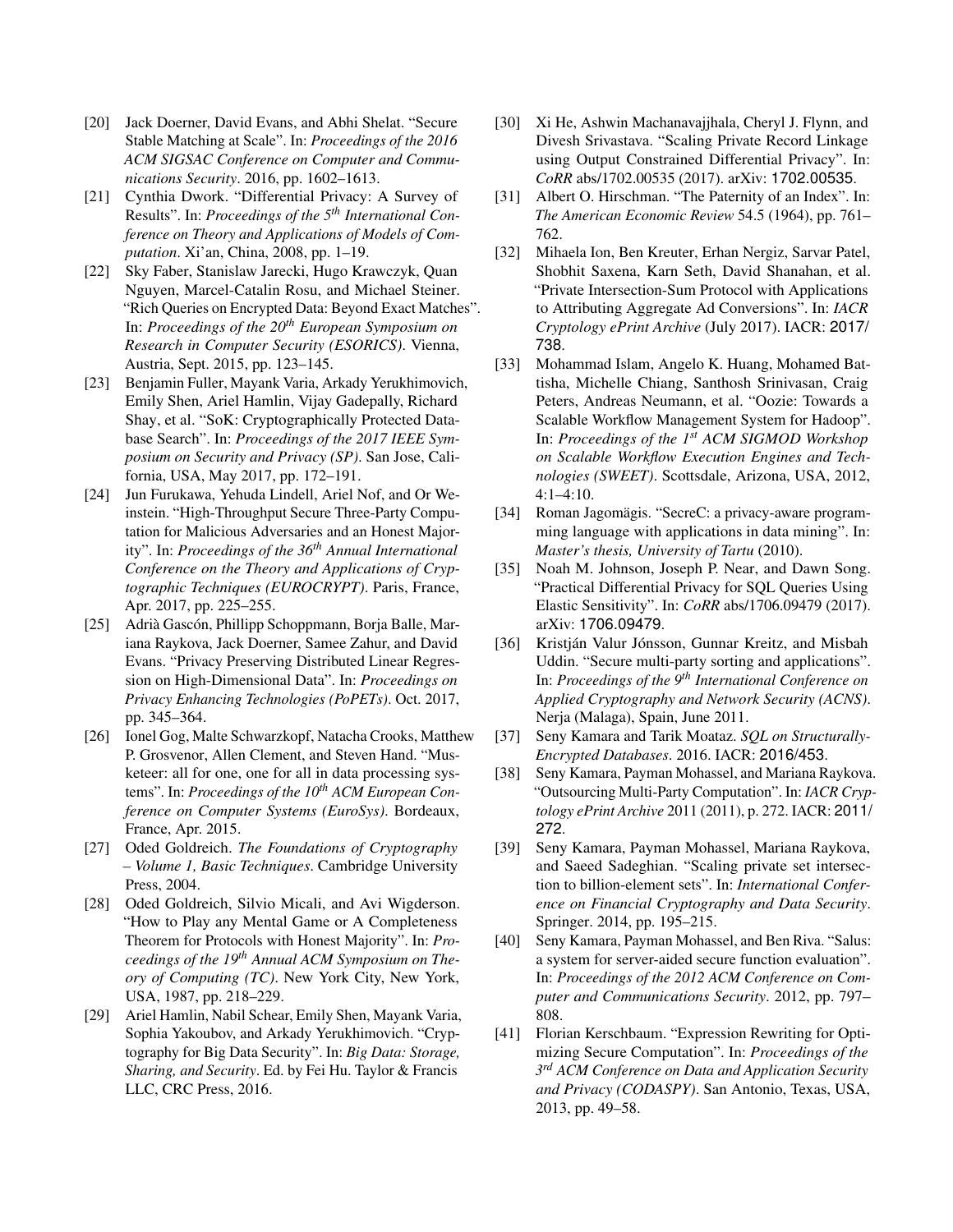- <span id="page-16-18"></span>[42] Peeter Laud. "Parallel Oblivious Array Access for Secure Multiparty Computation and Privacy-Preserving Minimum Spanning Trees". In: *Proceedings on Privacy Enhancing Technologies (PoPETS)* 2015.2 (2015), pp. 188–205.
- <span id="page-16-9"></span>[43] Yehuda Lindell and Benny Pinkas. "Secure multiparty computation for privacy-preserving data mining". In: *Journal of Privacy and Confidentiality* 1.1 (2009), p. 5.
- <span id="page-16-20"></span>[44] Chang Liu, Xiao Shaun Wang, Kartik Nayak, Yan Huang, and Elaine Shi. "ObliVM: A Programming Framework for Secure Computation". In: *Proceedings of the 2015 IEEE Symposium on Security and Privacy (SP)*. San Jose, California, USA, May 2015, pp. 359– 376.
- <span id="page-16-16"></span>[45] Erik Meijer, Brian Beckman, and Gavin Bierman. "LINQ: Reconciling Object, Relations and XML in the .NET Framework". In: *Proceedings of the 2006 ACM SIG-MOD International Conference on Management of Data (SIGMOD)*. Chicago, Illinois, USA, 2006, pp. 706– 706.
- <span id="page-16-0"></span>[46] Arjun Narayan and Andreas Haeberlen. "DJoin: Differentially Private Join Queries over Distributed Databases". In: *Proceedings of the 10th USENIX Conference on Operating Systems Design and Implementation (OSDI)*. Hollywood, California, USA, Oct. 2012, pp. 149–162.
- <span id="page-16-2"></span>[47] Kartik Nayak, Xiao Shaun Wang, Stratis Ioannidis, Udi Weinsberg, Nina Taft, and Elaine Shi. "GraphSC: Parallel Secure Computation Made Easy". In: *Proceedings of the 2015 IEEE Symposium on Security and Privacy (SP)*. San Jose, California, USA, May 2015, pp. 377–394.
- <span id="page-16-8"></span>[48] New York City Taxi & Limousine Commission. *Taxicab Factbook*. 2014. URL: [http://www.nyc.gov/html/](http://www.nyc.gov/html/tlc/downloads/pdf/2014_taxicab_fact_book.pdf) [tlc/downloads/pdf/2014\\_taxicab\\_fact\\_book.pdf](http://www.nyc.gov/html/tlc/downloads/pdf/2014_taxicab_fact_book.pdf).
- <span id="page-16-15"></span>[49] Christopher Olston, Benjamin Reed, Utkarsh Srivastava, Ravi Kumar, and Andrew Tomkins. "Pig Latin: A Not-So-Foreign Language for Data Processing". In: *Proceedings of SIGMOD*. 2008, pp. 1099–1110.
- <span id="page-16-1"></span>[50] Antonis Papadimitriou, Arjun Narayan, and Andreas Haeberlen. "DStress: Efficient Differentially Private Computations on Distributed Data". In: *Proceedings of the 12th European Conference on Computer Systems (EuroSys)*. Belgrade, Serbia, 2017, pp. 560–574.
- <span id="page-16-22"></span>[51] Vasilis Pappas, Fernando Krell, Binh Vo, Vladimir Kolesnikov, Tal Malkin, Seung Geol Choi, Wesley George, et al. "Blind Seer: A Scalable Private DBMS". In: *2014 IEEE Symposium on Security and Privacy (SP)*. Berkeley, California, USA, May 2014, pp. 359– 374.
- <span id="page-16-10"></span>[52] Tal Rabin and Michael Ben-Or. "Verifiable Secret Sharing and Multiparty Protocols with Honest Majority (Extended Abstract)". In: *Proceedings of the 21st Annual ACM Symposium on Theory of Computing (TC)*. Seattle, Washington, USA, May 1989, pp. 73–85.
- <span id="page-16-21"></span>[53] Aseem Rastogi, Matthew A. Hammer, and Michael Hicks. "Wysteria: A Programming Language for Generic, Mixed-Mode Multiparty Computations". In: *Proceedings of the 2014 IEEE Symposium on Security and Privacy*. Washington, DC, USA, 2014, pp. 655–670.
- <span id="page-16-19"></span>[54] Todd W. Schneider. *NYC taxi trip data*. [https://github.](https://github.com/toddwschneider/nyc-taxi-data) [com / toddwschneider / nyc - taxi - data](https://github.com/toddwschneider/nyc-taxi-data). Accessed 03/08/2016.
- <span id="page-16-12"></span>[55] Adi Shamir. "How to share a secret". In: *Communications of the ACM* 22.11 (1979), pp. 612–613.
- <span id="page-16-14"></span>[56] Ashish Thusoo, Joydeep Sen Sarma, Namit Jain, Zheng Shao, Prasad Chakka, Suresh Anthony, Hao Liu, et al. "Hive – A Warehousing Solution over a Map-Reduce Framework". In: *Proceedings of the VLDB Endowment* 2.2 (2009), pp. 1626–1629.
- <span id="page-16-6"></span>[57] U.S. Census Bureau. "Table 1188 – Credit Cards-Holders, Number, Spending, Debt, and Projections". In: *Statistical Abstract of the United States: 2012*. 131st ed. Aug. 2011. Chap. 25: Banking, Finance, and Insurance.
- <span id="page-16-7"></span>[58] U.S. Department of Justice and U.S. Federal Trade Commission. *Horizontal Merger Guidelines*. Available at [https://www.justice.gov/atr/horizontal-merger](https://www.justice.gov/atr/horizontal-merger-guidelines-08192010)[guidelines-08192010](https://www.justice.gov/atr/horizontal-merger-guidelines-08192010). Aug. 2010.
- <span id="page-16-4"></span>[59] U.S. Office of the Comptroller of the Currency. URL: <https://www.occ.treas.gov/>.
- <span id="page-16-5"></span>[60] U.S. Social Security Administration. *Social Security FAQs*. Q20. URL: [https://www.ssa.gov/history/hfaq.](https://www.ssa.gov/history/hfaq.html) [html](https://www.ssa.gov/history/hfaq.html).
- <span id="page-16-13"></span>[61] Nikolaj Volgushev, Malte Schwarzkopf, Ben Getchell, Mayank Varia, Andrei Lapets, and Azer Bestavros. *Conclave: secure multi-party computation on big data (Extended Technical Report)*. Mar. 2019. arXiv: [1902.](http://arxiv.org/abs/1902.06288) 06288 [\[cs.CR\]](http://arxiv.org/abs/1902.06288).
- <span id="page-16-11"></span>[62] Andrew C. Yao. "Protocols for Secure Computations". In: *Proceedings of the 23rd Annual Symposium on Foundations of Computer Science (AFCS)*. Washington, DC, USA, 1982, pp. 160–164.
- <span id="page-16-17"></span>[63] Yuan Yu, Michael Isard, Dennis Fetterly, Mihai Budiu, Úlfar Erlingsson, Pradeep Kumar Gunda, and Jon Currey. "DryadLINQ: A System for General-Purpose Distributed Data-Parallel Computing Using a High-Level Language". In: *Proceedings of the 8th USENIX Symposium on Operating Systems Design and Implementation (OSDI)*. San Diego, California, USA, Dec. 2008.
- <span id="page-16-3"></span>[64] Matei Zaharia, Mosharaf Chowdhury, Tathagata Das, Ankur Dave, Justin Ma, Murphy McCauley, Michael J. Franklin, et al. "Resilient Distributed Datasets: A Faulttolerant Abstraction for In-memory Cluster Computing". In: *Proceedings of the 9th USENIX Conference on Networked Systems Design and Implementation (NSDI)*. San Jose, California, USA, Apr. 2012, pp. 15– 28.